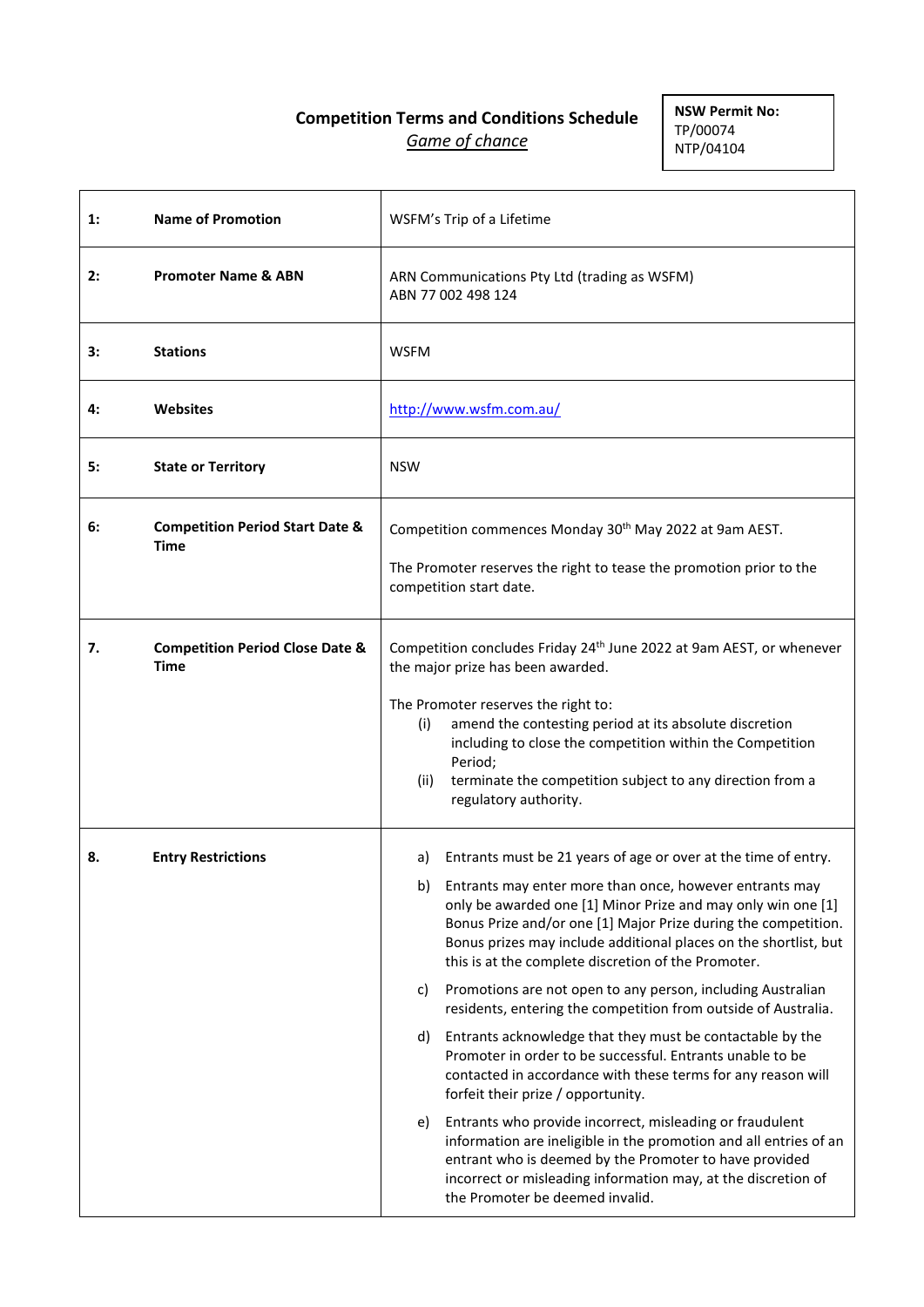|                    | f)      | Entrants may be required to sign a legal indemnity form prior<br>to accepting any prizes.                                                                                                                                                                                                                                                 |
|--------------------|---------|-------------------------------------------------------------------------------------------------------------------------------------------------------------------------------------------------------------------------------------------------------------------------------------------------------------------------------------------|
|                    | g)      | Entrants must be a resident in NSW (whose call is directed to<br>WSFM when calling 13 WSFM)                                                                                                                                                                                                                                               |
|                    | h)      | Entrants must provide a nominated valid Australian bank<br>account as requested by the Promoter, in the event that the<br>entrant is a winner.                                                                                                                                                                                            |
|                    | i)      | A person that is put to air, or determined as an on air prize<br>winner cannot pass the telephone call on to anyone else, and<br>should this occur, any person that is on air or has been passed<br>the phone in this capacity will not be eligible for a prize, at the<br>discretion of the Promoter.                                    |
|                    | j)      | If for any technical reason, the phone line drops out, or they<br>are inaudible or they are or they are unreachable for any<br>reason (including without limitation any technical or operator<br>error), the entrant will not be awarded with a prize.                                                                                    |
|                    | k)      | The Promoter reserves the right to give away clues or bonus<br>entries to registered iHeartRadio users via the iHeartRadio app.                                                                                                                                                                                                           |
|                    | $\vert$ | Entrants must be able to travel to the prize destination<br>selected from the options under prize details and attend the<br>concert as per the prize details. Entrants unavailable to travel<br>and attend will forfeit their entry. The prize is not<br>transferrable.                                                                   |
|                    |         | m) Entrants [& their travelling companion] must hold a current<br>valid passport with at least 6 months validity from the travel<br>dates, including the proposed return date to Australia, and<br>they must meet any entry requirements for their chosen<br>destination.                                                                 |
|                    | n)      | Entrants must be able to collect the prize from the Station or<br>nominated travel agent as specified by the Promoter.                                                                                                                                                                                                                    |
|                    |         | At various times during the Competition Period:                                                                                                                                                                                                                                                                                           |
| How to enter<br>9. |         | (a) Listeners will be encouraged to listen out for the audio cue to call,<br>at which time they need to be the nominated caller/s on 13 WSFM<br>(13 9736). Audio cue to call may include (but is not limited to)<br>promotional spots, live announcer mentions, news breaks and<br>specific allocated songs at the Promoter's discretion. |
|                    |         | (b) The selection criteria (ie. Order of Caller) determined to be the<br>"nominated caller/s" are at the discretion of the Promoter and may<br>change from contest to contest.                                                                                                                                                            |
|                    |         | (c) Entrants who successfully get through to the Station (in the<br>Promoter's absolute discretion) and meet the entry restrictions, (as<br>determined by the promoter at their absolute discretion), will be<br>awarded one [1] Minor Prize which includes one [1] spot on the<br>shortlist to win the Major prize.                      |
|                    |         | (d) The Promoter will send an SMS to all successful entrants requiring<br>them to enter or verify their personal details. It is the responsibility                                                                                                                                                                                        |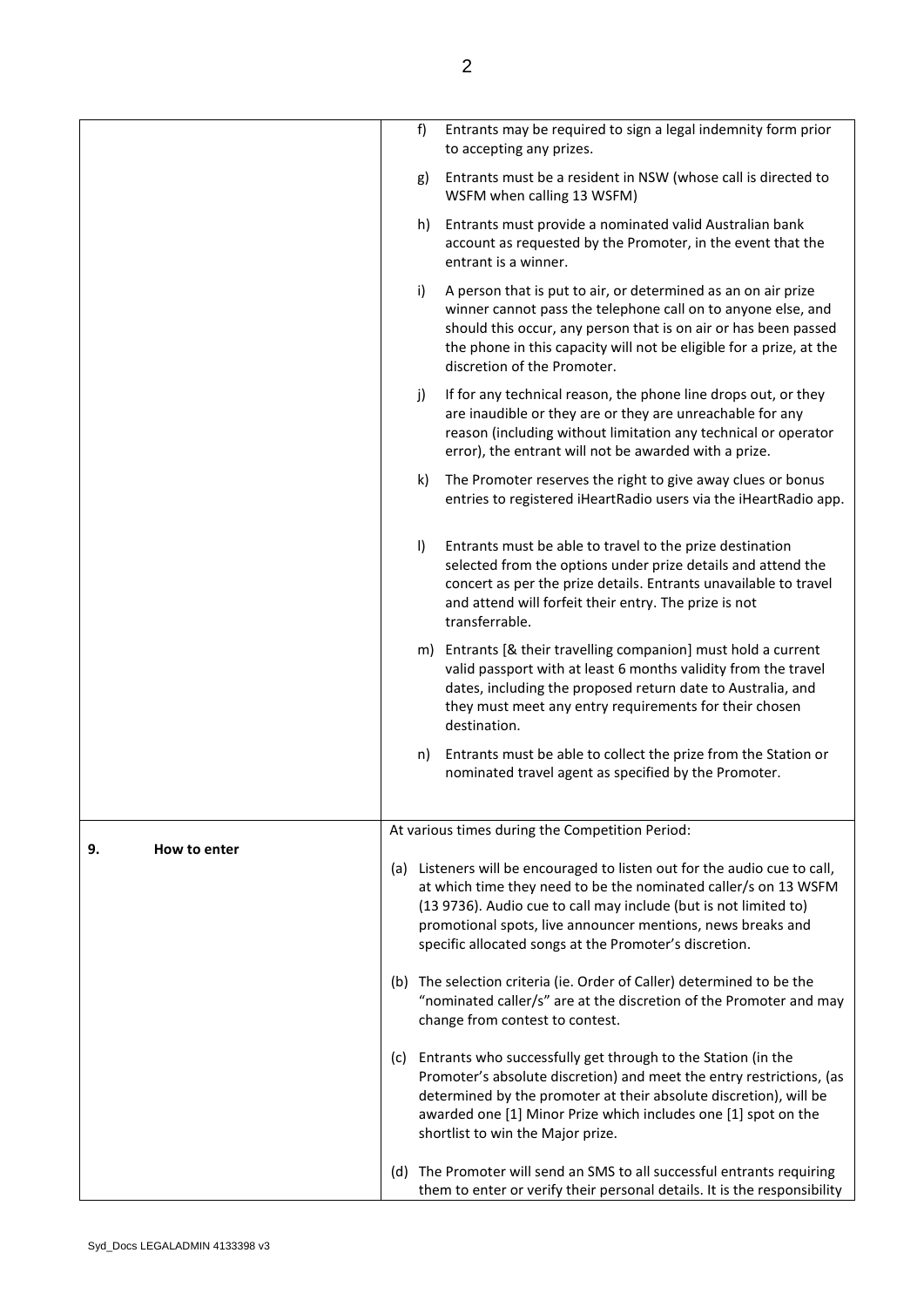|     | of the entrant to ensure that this is completed. Failure to complete<br>the required information will forfeit their chance to win the Major<br>Prize.                                                                                                                                                                                                                                                                                                                                                                                                                                                                                                                        |
|-----|------------------------------------------------------------------------------------------------------------------------------------------------------------------------------------------------------------------------------------------------------------------------------------------------------------------------------------------------------------------------------------------------------------------------------------------------------------------------------------------------------------------------------------------------------------------------------------------------------------------------------------------------------------------------------|
|     | (e) Entrants may be required to go through an eligibility checklist off<br>air (at the absolute discretion of the Promoter) as noted in the<br>entry restrictions. If the entrant who successfully calls does not<br>meet the eligibility requirements, they will not receive a spot on<br>the shortlist to win the Major Prize.                                                                                                                                                                                                                                                                                                                                             |
| (f) | The Promoter may, in its sole and absolute discretion, call<br>shortlisted entrants to deem their suitability for radio and their<br>eligibility and assess them against the entry restriction criteria.                                                                                                                                                                                                                                                                                                                                                                                                                                                                     |
| (g) | The Major Prize winner will be announced with Jonesy & Amanda<br>between 6am and 9am [AEST] on Friday 24 <sup>th</sup> June 2022. Entrants on<br>the shortlist, on the day of the draw, must be able to answer their<br>phone on the number provided when entering within the time<br>frame (as determined by the Promoter) and appear on air, to be<br>deemed the winner and receive the major prize (in the absolute<br>and sole discretion of the Promoter). The Promoter reserves the<br>right to call-back the valid entrant if the call goes unanswered at its<br>sole and absolute discretion, but is not obligated to do so if the<br>valid entrant fails to answer. |
|     | (h) A person that is put to air, or determined as an on air prize winner<br>cannot pass the telephone call on to anyone else, and should this<br>occur, any person that is on air or has been passed the phone in<br>this capacity will not be eligible for a prize, at the discretion of the<br>Promoter.                                                                                                                                                                                                                                                                                                                                                                   |
| (i) | If the entrant does not answer their phone as above, their phone is<br>turned off, engaged, the phone line drops out, they are inaudible or<br>they are unreachable for any reason, the Promoter may (in its sole<br>and absolute discretion) select to call again or select another<br>finalist in accordance with the draw details and so on until<br>someone is awarded the prize on air.                                                                                                                                                                                                                                                                                 |
| (j) | The Promoter will determine at its absolute discretion the opening<br>and closing times for the receipt of calls/entries/solicits on each<br>contesting day.                                                                                                                                                                                                                                                                                                                                                                                                                                                                                                                 |
| (k) | On selected days throughout the promotion (at the discretion of<br>the Promoter) the station may decide to hold themed days and<br>additional challenges in accordance with the terms and conditions.<br>These days, themes and challenges will be selected and played at<br>random throughout the campaign. These days may result (at the<br>discretion of the promoter) in bonus prizing awarded to entrants,<br>or adding additional contests or entrants throughout the campaign<br>period.                                                                                                                                                                              |
| (1) | The Promoter (in its absolute discretion) may also offer winners<br>bonus prizes in contests in various times across the Promotion.<br>Prizes offered may include (but are not limited to) merchandise,<br>cash, event tickets, gift cards etc. Any bonus prizes will be revealed<br>to any winners on air at the time of winning or during the solicit to<br>call.                                                                                                                                                                                                                                                                                                          |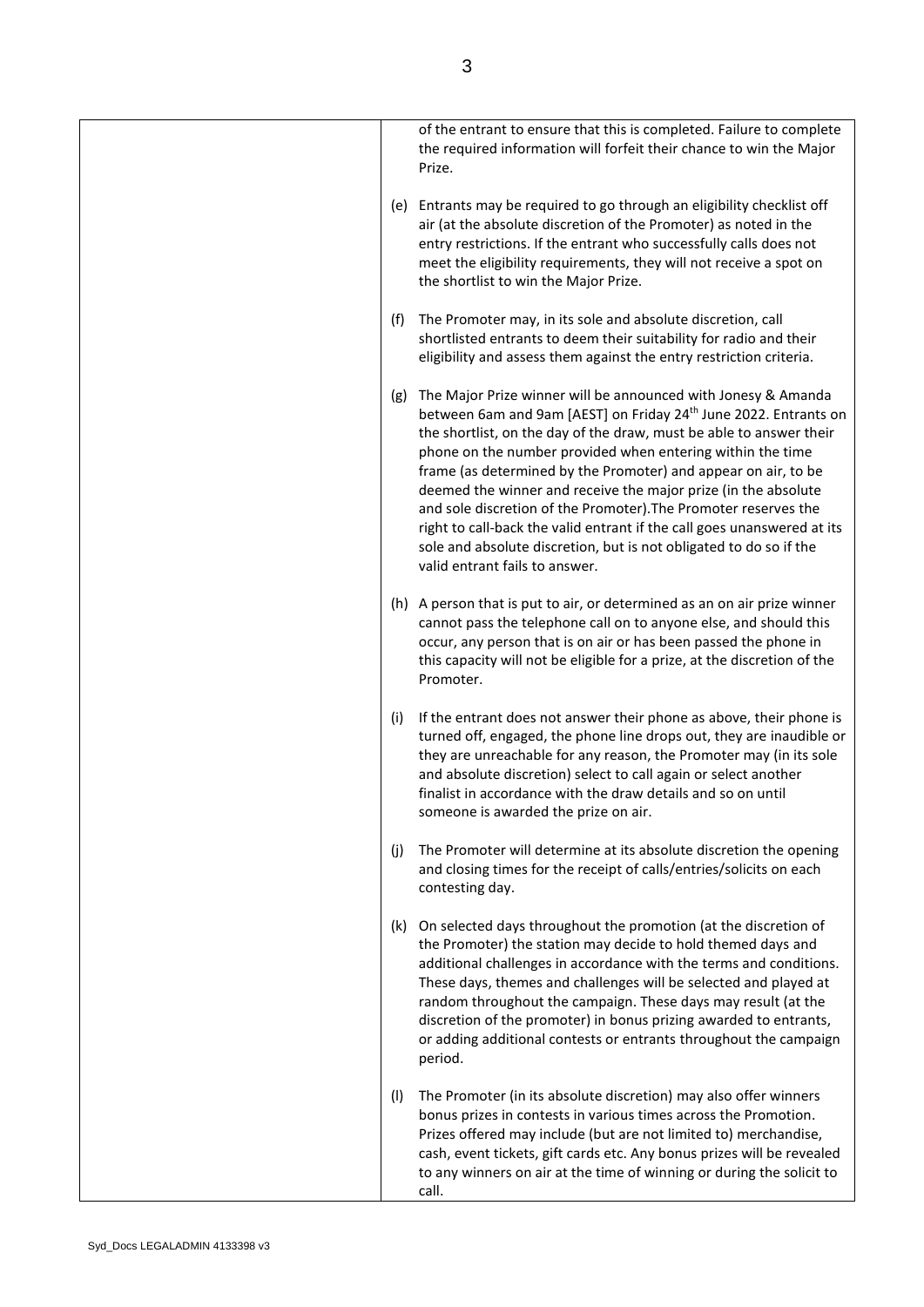|                                     | (m) The Promoter (at their discretion) reserves the right to change the<br>contesting hours at any time throughout the Promotion.                                                                                                                                                                                                                                  |
|-------------------------------------|--------------------------------------------------------------------------------------------------------------------------------------------------------------------------------------------------------------------------------------------------------------------------------------------------------------------------------------------------------------------|
|                                     | (n) The Promoter's decision is final and no further correspondence will<br>be entered into.                                                                                                                                                                                                                                                                        |
|                                     | (o) Rules will be stipulated on air by the Promoter, at its absolute<br>discretion.                                                                                                                                                                                                                                                                                |
|                                     | (p) The Promoter (in its absolute discretion) may also offer listeners<br>clues at various times throughout the promotional period.                                                                                                                                                                                                                                |
|                                     | (q) The Promoter reserves the right in its absolute discretion to refrain<br>from broadcasting any call.                                                                                                                                                                                                                                                           |
|                                     | Other entry:<br>At various times throughout the Competition Period, the Promoter (at<br>its absolute discretion) may open alternative forms of entry into the<br>daily prize draws.                                                                                                                                                                                |
|                                     | These may include (but are not limited to) entries via the station<br>website, at live events, Street Team Events, or via Station SMS text. The<br>Promoter will specify the exact mechanic and rules for entry and<br>selection into the final contestant draw either online, on air, in person<br>(for Street Team Events), or via Social Media (as applicable). |
| <b>Limitation on entries</b><br>10. | Entrants may only be awarded one [1] Minor Prize each, and one [1]<br>Major prize.                                                                                                                                                                                                                                                                                 |
|                                     | The Promoter reserves the right to award bonus entries in its sole and<br>absolute discretion during the competition period                                                                                                                                                                                                                                        |
| <b>Challenge Details</b><br>11.     | N/A                                                                                                                                                                                                                                                                                                                                                                |
| <b>Judging Criteria</b><br>12.      | N/A                                                                                                                                                                                                                                                                                                                                                                |
| <b>Draw Details</b><br>13.          | As per Section 9: How to Enter                                                                                                                                                                                                                                                                                                                                     |
|                                     | The Major Prize draw will take place between 4pm and 6pm (AEST) on<br>Thursday 23rd June 2022. The draw will be conducted at the Promoter's<br>premises by representatives of the Promoter (save for any interferences<br>whereby the draw will be conducted in line with COVID restrictions<br>requiring the draw to be conducted off-site).                      |
|                                     | WSFM may contact entrants prior to the Major Prize draw to verify<br>eligibility requirements prior to the prize draw.                                                                                                                                                                                                                                             |
|                                     | Proxy's will not be accepted should the entrant be uncontactable on the<br>day of their prize draw.                                                                                                                                                                                                                                                                |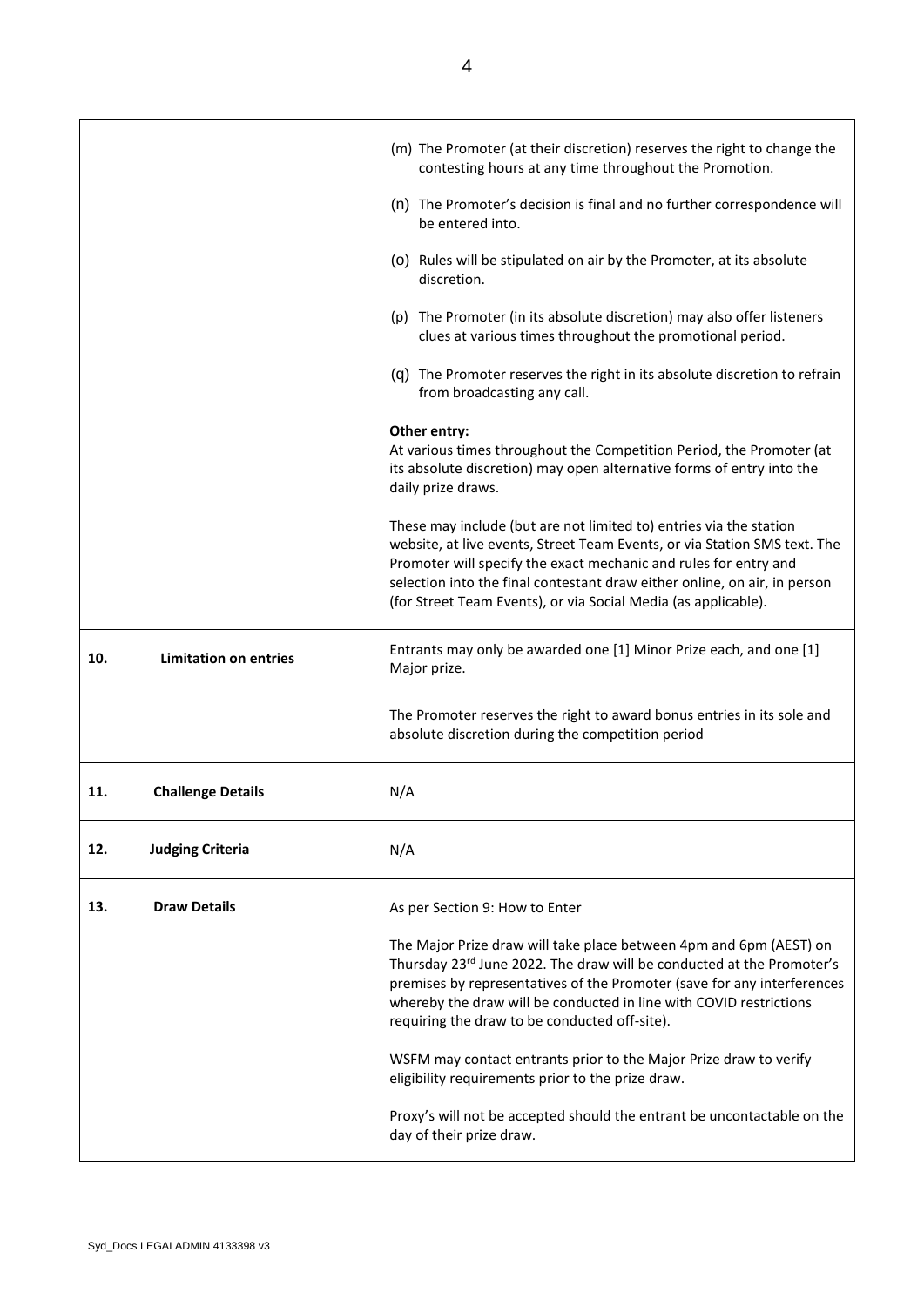| 14: | <b>Prize Details</b> | There are up to two hundred (200) Minor Prizes to be won.<br>Each Minor Prize includes:                                                                                                                                                   |
|-----|----------------------|-------------------------------------------------------------------------------------------------------------------------------------------------------------------------------------------------------------------------------------------|
|     |                      | One [1] shortlist spot per successful caller on the list for the<br>chance to win the Major Prize.<br>One [1] travel luggage set including one [1] WSFM branded<br>luggage tag and one [1] eye mask valued up to \$9.85AUD (incl<br>GST). |
|     |                      | There is up to one [1] major prize for up to one [1] winner valued up to<br>\$40,000AUD (incl GST)                                                                                                                                        |
|     |                      | The Major Prize winner will receive one [1] of the following prizes, as<br>selected by the Major Prize winner:                                                                                                                            |
|     |                      | Package 1                                                                                                                                                                                                                                 |
|     |                      | Return Economy flights for two [2] to New York<br>٠<br>Tickets for two [2] to Billy Joel, New York City on EITHER August<br>$\bullet$<br>24 <sup>th</sup> OR September 9 <sup>th</sup> 2022.                                              |
|     |                      | Seven [7] nights' accommodation for two [2] in a minimum 4*<br>hotel in New York.                                                                                                                                                         |
|     |                      | Transfers for two [2] to and from accommodation, concert, and<br>activities.                                                                                                                                                              |
|     |                      | Three [3] activities for two [2], selected off the prizing partners<br>$\bullet$<br>approved list for New York.                                                                                                                           |
|     |                      | \$3,000AUD (incl GST) spending money.<br>٠                                                                                                                                                                                                |
|     |                      | Package 2                                                                                                                                                                                                                                 |
|     |                      | Return Economy flights for two [2] to London.<br>Tickets for two [2] to Rod Stewart, London on EITHER<br>$\bullet$<br>November 22 <sup>nd</sup> OR November 25 <sup>th</sup> 2022.                                                        |
|     |                      | Seven [7] nights' accommodation for two [2] in a minimum 4*<br>hotel in London.                                                                                                                                                           |
|     |                      | Transfers for two [2] to and from accommodation, concert, and<br>activities.                                                                                                                                                              |
|     |                      | Three [3] activities for two [2], selected off the prizing partners<br>approved list for London.                                                                                                                                          |
|     |                      | \$3,000AUD (incl GST) spending money.                                                                                                                                                                                                     |
|     |                      | Package 3                                                                                                                                                                                                                                 |
|     |                      | Return Economy flights for two [2] to Amsterdam.                                                                                                                                                                                          |
|     |                      | Tickets for two [2] to Pearl Jam, Amsterdam on EITHER July 24 <sup>th</sup><br>$\bullet$<br>OR July 25 <sup>th</sup> 2022.                                                                                                                |
|     |                      | Seven [7] nights' accommodation for two [2] in a minimum 4*<br>$\bullet$<br>hotel in Amsterdam.                                                                                                                                           |
|     |                      | Transfers for two [2] to and from accommodation, concert, and<br>activities.                                                                                                                                                              |
|     |                      | Three [3] activities for two [2], selected off the prizing partners<br>approved list for Amsterdam.                                                                                                                                       |
|     |                      | \$3,000AUD (incl GST) spending money.                                                                                                                                                                                                     |
|     |                      | Package 4                                                                                                                                                                                                                                 |
|     |                      | Return Economy flights for two [2] to Edinburgh.                                                                                                                                                                                          |
|     |                      | Tickets for two [2] to Simple Minds, Edinburgh August 12 <sup>th</sup> OR                                                                                                                                                                 |
|     |                      | August 13 <sup>th</sup> 2022.<br>Seven [7] nights' accommodation for two [2] in a minimum 4*<br>$\bullet$                                                                                                                                 |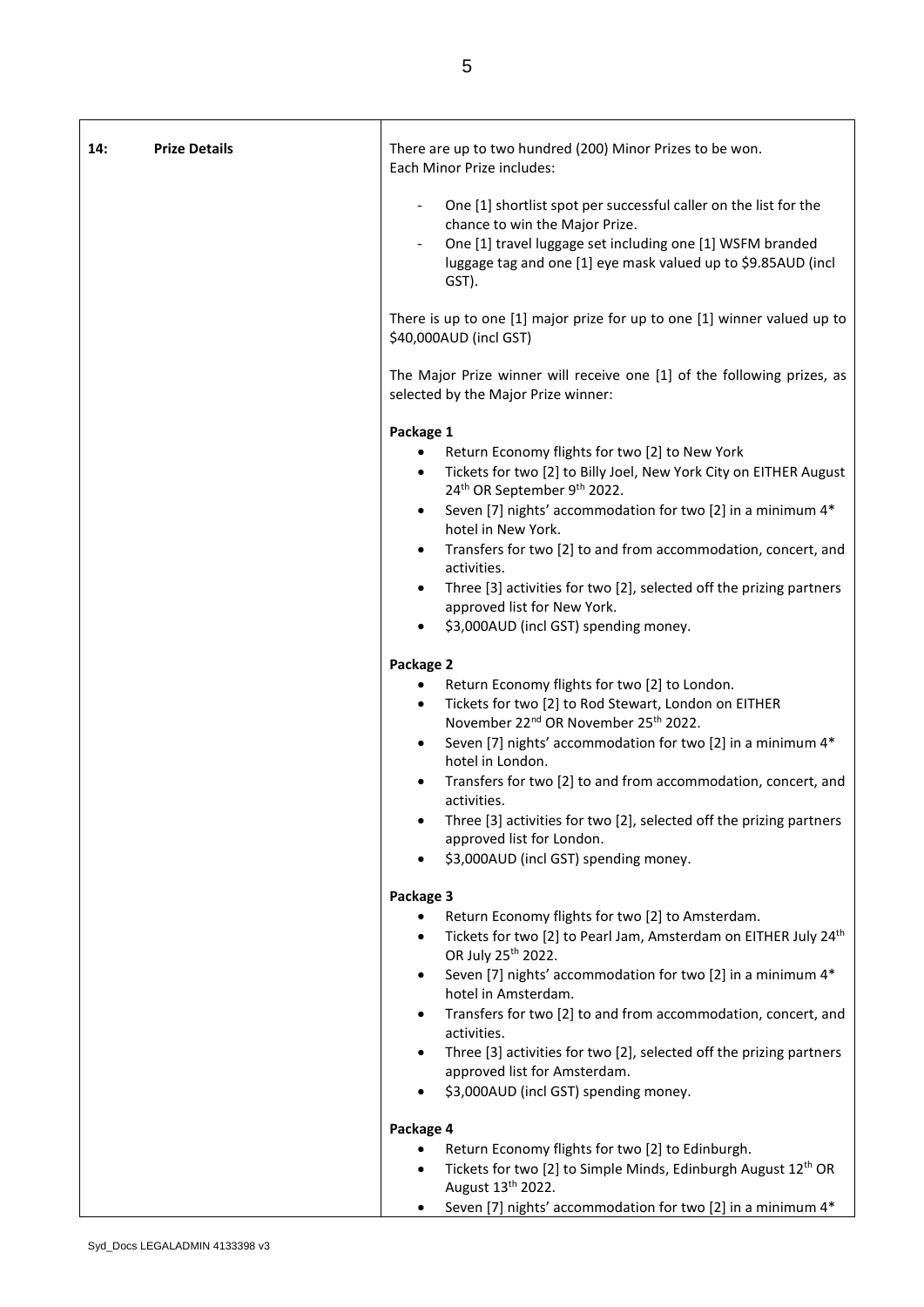| hotel in Edinburgh.<br>Transfers for two [2] to and from accommodation, concert, and<br>$\bullet$<br>activities.<br>Three [3] activities for two [2], selected off the prizing partners<br>$\bullet$<br>approved list for Edinburgh.<br>\$3,000AUD (incl GST) spending money.<br>Package 5<br>Return Economy flights for two [2] to Berlin.<br>Tickets for two [2] to Sting, Berlin July 28 <sup>th</sup> 2022.<br>$\bullet$<br>Seven [7] nights' accommodation for two [2] in a minimum 4*<br>hotel in Berlin.<br>Transfers for two [2] to and from accommodation, concert, and<br>activities.<br>Three [3] activities for two [2], selected off the prizing partners<br>approved list for Berlin.<br>\$3,000AUD (incl GST) spending money.<br>Package 6<br>Return Economy flights for two [2] to Vancouver.<br>Tickets for two [2] to Maroon 5, Vancouver on August 1st 2022.<br>Seven [7] nights' accommodation for two [2] in a minimum 4*<br>$\bullet$<br>hotel in Vancouver<br>Transfers for two [2] to and from accommodation, concert, and<br>activities.<br>Three [3] activities for two [2], selected off the prizing partners |
|------------------------------------------------------------------------------------------------------------------------------------------------------------------------------------------------------------------------------------------------------------------------------------------------------------------------------------------------------------------------------------------------------------------------------------------------------------------------------------------------------------------------------------------------------------------------------------------------------------------------------------------------------------------------------------------------------------------------------------------------------------------------------------------------------------------------------------------------------------------------------------------------------------------------------------------------------------------------------------------------------------------------------------------------------------------------------------------------------------------------------------------|
| approved list for Vancouver.<br>\$3,000AUD (incl GST) spending money.                                                                                                                                                                                                                                                                                                                                                                                                                                                                                                                                                                                                                                                                                                                                                                                                                                                                                                                                                                                                                                                                    |
|                                                                                                                                                                                                                                                                                                                                                                                                                                                                                                                                                                                                                                                                                                                                                                                                                                                                                                                                                                                                                                                                                                                                          |
| Package 7<br>Return Economy flights for two [2] to Paris.<br>Tickets for two [2] to Queen, Paris on July 13th 2022.<br>Seven [7] nights' accommodation for two [2] in a minimum 4*<br>hotel in Paris.<br>Transfers for two [2] to and from accommodation, concert, and<br>activities.<br>Three [3] activities for two [2], selected off the prizing partners<br>approved list for Paris.<br>\$3,000AUD (incl GST) spending money.                                                                                                                                                                                                                                                                                                                                                                                                                                                                                                                                                                                                                                                                                                        |
| Package 8<br>Return Economy flights for two [2] to Philadelphia.<br>Tickets for two [2] to Elton John, Philadelphia on July 15 <sup>th</sup> 2022.<br>Seven [7] nights' accommodation for two [2] in a minimum 4*<br>$\bullet$<br>hotel in Philadelphia.<br>Transfers for two [2] to and from accommodation, concert, and<br>activities.<br>Three [3] activities for two [2], selected off the prizing partners<br>approved list for Philadelphia.<br>\$3,000AUD (incl GST) spending money.                                                                                                                                                                                                                                                                                                                                                                                                                                                                                                                                                                                                                                              |
| Package 9                                                                                                                                                                                                                                                                                                                                                                                                                                                                                                                                                                                                                                                                                                                                                                                                                                                                                                                                                                                                                                                                                                                                |
| Return Economy flights for two [2] to Las Vegas.<br>$\bullet$                                                                                                                                                                                                                                                                                                                                                                                                                                                                                                                                                                                                                                                                                                                                                                                                                                                                                                                                                                                                                                                                            |
|                                                                                                                                                                                                                                                                                                                                                                                                                                                                                                                                                                                                                                                                                                                                                                                                                                                                                                                                                                                                                                                                                                                                          |
| Tickets for two [2] to Shania Twain, Las Vegas on EITHER<br>$\bullet$<br>August 26 <sup>th</sup> , August 27 <sup>th</sup> OR August 31 <sup>st</sup> 2022.                                                                                                                                                                                                                                                                                                                                                                                                                                                                                                                                                                                                                                                                                                                                                                                                                                                                                                                                                                              |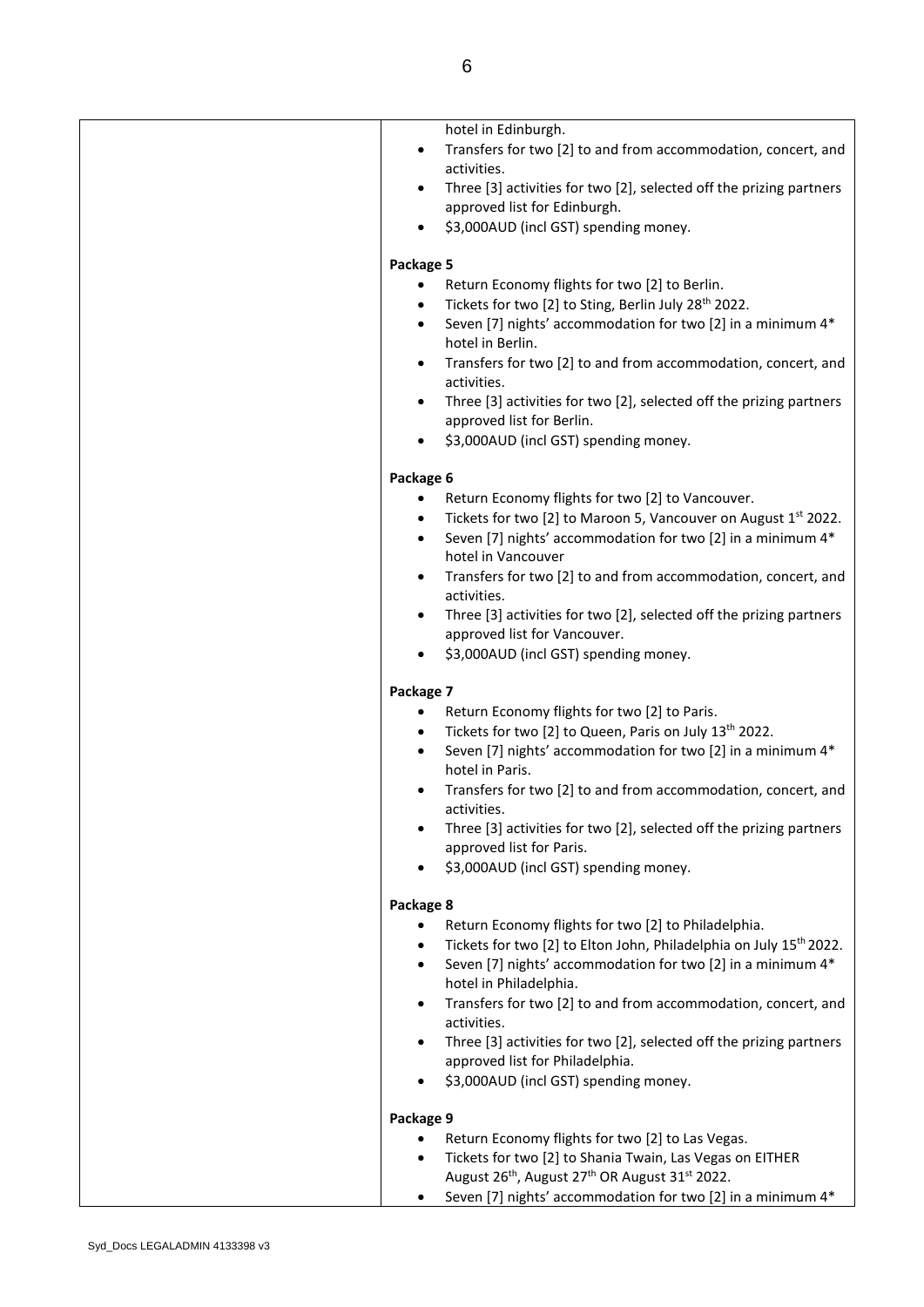| hotel in Las Vegas.                                                                                                                               |
|---------------------------------------------------------------------------------------------------------------------------------------------------|
| Transfers for two [2] to and from accommodation, concert, and<br>activities.                                                                      |
| Three [3] activities for two [2], selected off the prizing partners<br>approved list for Las Vegas.                                               |
| \$3,000AUD (incl GST) spending money.                                                                                                             |
| Package 10                                                                                                                                        |
| Return Economy flights for two [2] to London.                                                                                                     |
| Tickets for two [2] to Tears for Fears, London on September<br>18 <sup>th</sup> 2022.                                                             |
| Seven [7] nights' accommodation for two [2] in a minimum 4*<br>hotel in London.                                                                   |
| Transfers for two [2] to and from accommodation, concert, and<br>activities                                                                       |
| Three [3] activities for two [2], selected off the prizing partners<br>approved list for Paris.                                                   |
| \$3,000AUD (incl GST) spending money.                                                                                                             |
| PLUS the Major Prize Winner will also receive one [1] additional trip for<br>two [2] including:                                                   |
| Return flights for two [2] to Las Vegas<br>$\bullet$                                                                                              |
| Tickets for two [2] to a Hall & Oates, Laughlin Nevada on<br>$\bullet$<br>October 22 <sup>nd</sup> 2022                                           |
| Seven [7] nights' accommodation for two [2] in a minimum 4*                                                                                       |
| hotel, six [6] nights in Las Vegas and one [1] night in Laughlin.<br>Transfers for two [2] to and from accommodation, concert, and                |
| activities                                                                                                                                        |
| Three [3] activities for two [2], selected off the prizing partners                                                                               |
| approved list for Las Vegas and Laughlin.                                                                                                         |
| \$3,000AUD (incl GST) spending money.                                                                                                             |
| All Major Prize options include the prizing partner IMAR Entertainment's<br>management fee and 24/7 support.                                      |
| The promoter has worked with the prizing partner IMAR Entertainment<br>to guarantee tickets to the concert associated with each of the Major      |
| Prize prizing options, as outlined above. In the event that a concert is                                                                          |
| postponed prior to the commencement of the trip, IMAR Entertainment                                                                               |
| will work with the Major Prize winner to move the trip to the new dates.<br>In the event that a concert is cancelled prior to the commencement of |
| the trip, IMAR Entertainment will work with the Major Prize winner to                                                                             |
| select another trip from the approved list. In the event that a concert is                                                                        |
| postponed or cancelled during the trip, IMAR Entertainment will work<br>with the Major Prize winner to find an alternative concert or activity at |
| the discretion of IMAR Entertainment.                                                                                                             |
| The Promoter reserves the right to award discretionary "Bonus Prizes"                                                                             |
| for a selected contesting segment. Bonus prizes apply to one particular<br>contesting segment only and are awarded in the Promoter's absolute     |
| discretion. Bonus prizing may include but is not limited to eg. Bonus                                                                             |
| vouchers, movie tickets, bonus entries etc.                                                                                                       |
| All prizes must be taken in whole and cannot be split, transferred,                                                                               |
| exchanged or refunded for cash or an alternative prize.                                                                                           |
| Additional spending money, meals, taxes, insurance and all other                                                                                  |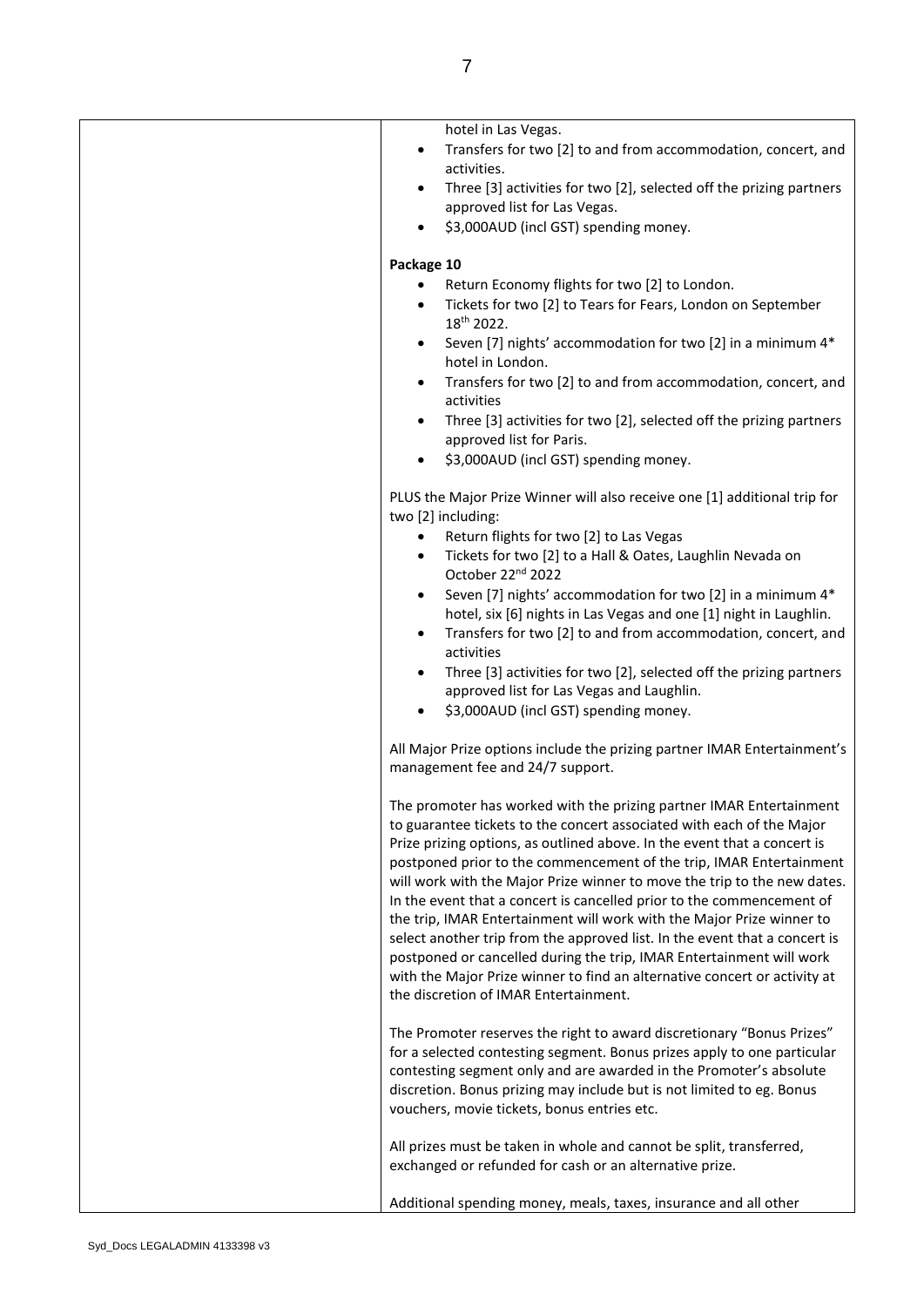|     |                                 | ancillary costs are not included, and at the winner's expense. Winners<br>will be required to provide a credit card and identification upon<br>checking in to the hotel. If the winner does not have a credit card, they<br>may be asked for a cash deposit to cover incidentals.                                                                                                                                       |
|-----|---------------------------------|-------------------------------------------------------------------------------------------------------------------------------------------------------------------------------------------------------------------------------------------------------------------------------------------------------------------------------------------------------------------------------------------------------------------------|
|     |                                 | Additional transfers are not included and will be at the expense of the<br>winner.                                                                                                                                                                                                                                                                                                                                      |
|     |                                 | Prizes awarded are subject to availability and are at the complete<br>discretion of the Promoter.                                                                                                                                                                                                                                                                                                                       |
|     |                                 | All prizes are non-transferable. Any prize that is found to be for sale or<br>on-sold will be cancelled and will not be reissued.                                                                                                                                                                                                                                                                                       |
|     |                                 | No refund or exchange will be given for any prize.                                                                                                                                                                                                                                                                                                                                                                      |
|     |                                 | All prizes are subject to COVID restrictions. Compliance with any public<br>health requirements is the responsibility of the winners (and their<br>companion) and the Promoter makes no representations as to the<br>conditions at the destination and is not responsible if the prize is<br>unable to be fulfilled due to COVID restrictions or any other external<br>circumstances outside of the Promoter's control. |
| 15: | <b>Total Prize Value</b>        | Up to \$45,000 AUD (incl GST)                                                                                                                                                                                                                                                                                                                                                                                           |
| 16: | <b>Winner Notification</b>      | The prize winner will be notified on-air if they have been<br>successful in winning a prize. The prize winner will then be kept<br>on the telephone or contacted after winning via phone or email<br>to organise the prize.<br>If an entrant is unsuccessful in obtaining a prize, they will be<br>notified on-air and there will be no follow up from the<br>Promoter.                                                 |
| 17. | <b>Publication Details</b>      | Winners will be published on the Station Website 'WIN' Page.                                                                                                                                                                                                                                                                                                                                                            |
| 18: | <b>Prize Claim and Delivery</b> | Prizes must be claimed by 5pm (AEST) Friday 1st July 2022.                                                                                                                                                                                                                                                                                                                                                              |
|     |                                 | Winners may be required to prove their identity and show evidence as<br>documented on their birth certificate, driver's licence or passport<br>before any prize is rewarded.                                                                                                                                                                                                                                            |
|     |                                 | Winners may also be required to provide any documentation which the<br>Promoter and/or the Promoter's insurer reasonably requests for the<br>purposes of prize redemption.                                                                                                                                                                                                                                              |
|     |                                 | The winner will be advised by a WSFM representative whether they are<br>required to come into the station or go direct to WSFM's nominated<br>travel agent to collect their prize.                                                                                                                                                                                                                                      |
|     |                                 | Any unclaimed prizes will be forfeited.                                                                                                                                                                                                                                                                                                                                                                                 |
|     |                                 | The Promoter will not be liable for prizes that are damaged or lost in the<br>mail or not delivered to the winner due to external circumstances                                                                                                                                                                                                                                                                         |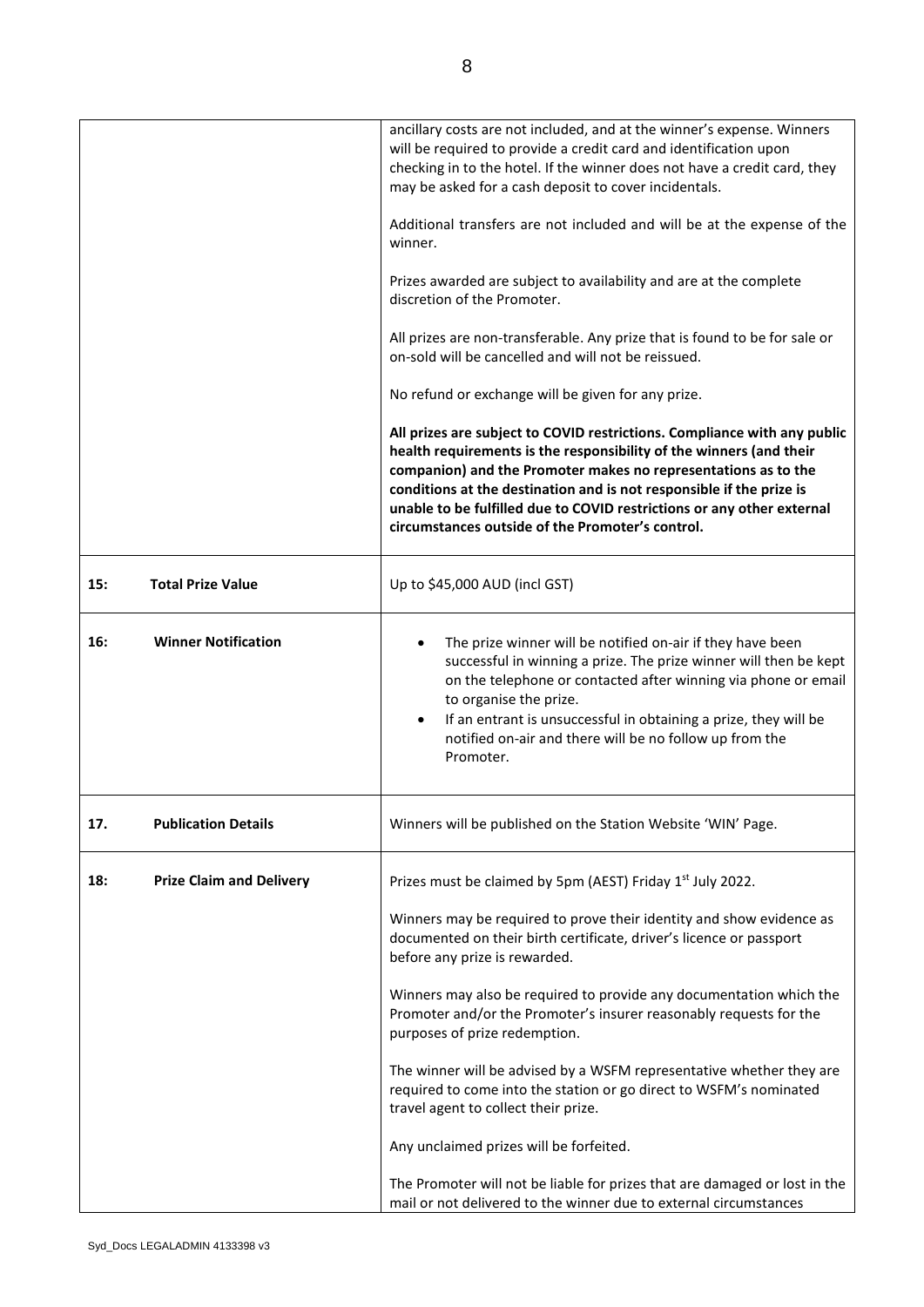|     |                                                            | outside of the Promoter's control. No compensation or replacement<br>prizes will be offered.                                                                                                                                                                                                                                                                                                                      |
|-----|------------------------------------------------------------|-------------------------------------------------------------------------------------------------------------------------------------------------------------------------------------------------------------------------------------------------------------------------------------------------------------------------------------------------------------------------------------------------------------------|
|     |                                                            | The prize/s may be provided to the prize winner/s by the prize provider<br>and can be delivered to the winners' residential address via mail or<br>delivered via email                                                                                                                                                                                                                                            |
|     |                                                            | Any cash element of the prize will be transferred to the winner's<br>nominated bank account via electronic funds transfer (or to the<br>nominated bank account of the winner's parent/guardian if the winner<br>is under 18 years of age). This may take up to 4 weeks to show up in the<br>winning contestant's nominated bank account.                                                                          |
| 19. | <b>Prize Claim Date and Time</b><br>& Unclaimed Prize Draw | <b>Prize Claim</b><br>Prizes must be claimed by 5pm (AEST) Friday 1 <sup>st</sup> July 2022.                                                                                                                                                                                                                                                                                                                      |
|     |                                                            | If the winner does not claim their prize(s) within the specified time<br>period, they will forfeit their prize.                                                                                                                                                                                                                                                                                                   |
|     |                                                            | The Promoter will not be liable for prizes that are damaged or lost in the<br>mail or not delivered to the winner due to external circumstances<br>outside of the Promoter's control. No compensation or replacement<br>prizes will be offered.                                                                                                                                                                   |
|     |                                                            | <b>Unclaimed prize draw</b><br>There will be no unclaimed prize draw.                                                                                                                                                                                                                                                                                                                                             |
| 20. | <b>Special conditions</b>                                  | If a winner and travelling companions are, for whatever reason, unable<br>to travel during the dates specified or do not take an element of the<br>prize within the time stipulated, then that element of the prize will be<br>forfeited by the winner.                                                                                                                                                           |
|     |                                                            | The winner (and their travelling companions) are responsible for all<br>other expenses not listed above including but not limited to meals<br>(other than those specified), incidentals, mini-bar, laundry, room<br>service, phone calls, gratuities, optional activities and excursions,<br>freight, excess baggage, ground transport, visas, spending money, travel<br>insurance and all transfers.             |
|     |                                                            | A credit card imprint may be required at check-in to the hotel, for all<br>incidental charges.                                                                                                                                                                                                                                                                                                                    |
|     |                                                            | The Promoter makes no representations as to the safety, conditions or<br>other issues that may exist at any destination. By entering this<br>Competition, and by collecting the prize, the winner acknowledges and<br>accepts that driving, travel and any other activities comprising the prize,<br>are inherently dangerous and may result in death, injury, incapacity,<br>damage to property or other losses. |
|     |                                                            | The Promoter strongly recommends that all winners take out travel<br>insurance and consult the www.smartraveller.gov.au website prior to<br>travelling.                                                                                                                                                                                                                                                           |
|     |                                                            | Entrants may need to sign a waiver before their participation in the<br>Promotion and/or claiming their prize                                                                                                                                                                                                                                                                                                     |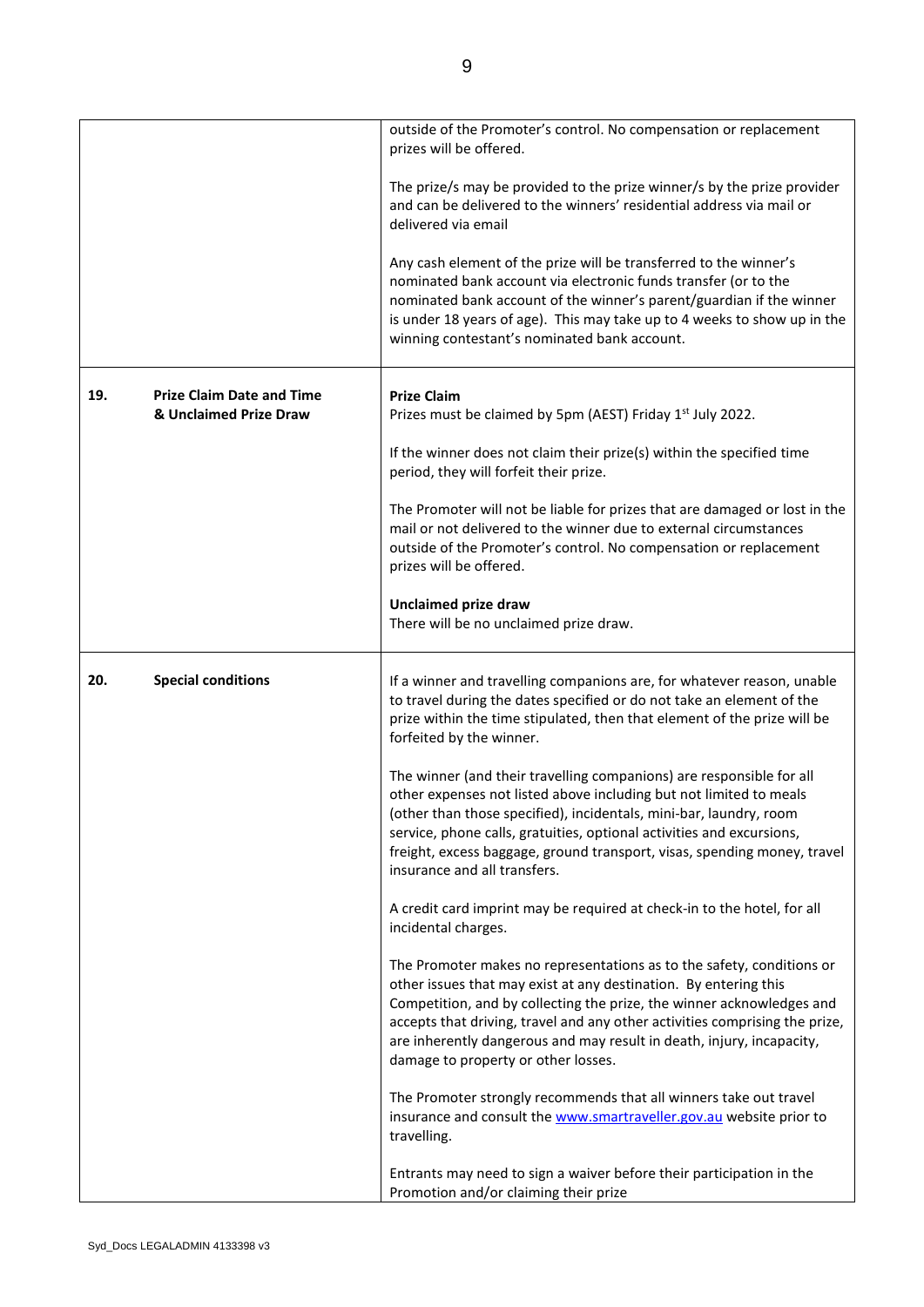| If a finalist is deemed a winner they will receive one (1) prize only.                                                                                                                                                                                                                                                                                                                                                                                                                                                                                                                                                                                                                                         |
|----------------------------------------------------------------------------------------------------------------------------------------------------------------------------------------------------------------------------------------------------------------------------------------------------------------------------------------------------------------------------------------------------------------------------------------------------------------------------------------------------------------------------------------------------------------------------------------------------------------------------------------------------------------------------------------------------------------|
| Special conditions for overseas travel<br>Exact travel dates will be specified by the Promoter and may be subject<br>to a blackout period as specified by the Promoter. If a winner and<br>travelling companion are, for whatever reason, unable to travel or do<br>not take an element of the prize within the time stipulated by The<br>Promoter, then the prize will be forfeited by the winner.                                                                                                                                                                                                                                                                                                            |
| Unless expressly stated in these terms and conditions, the winner (and<br>their travelling companion) is responsible for all other expenses not<br>listed above including but not limited to meals (other than those<br>specified), incidentals, mini-bar, laundry, room service, phone calls,<br>gratuities, optional activities and excursions, freight, excess baggage,<br>ground transport, visas, spending money, travel insurance and all<br>transfers, including travel costs to and from their closest capital city<br>airport if the winner is from a regional area, and all other ancillary costs.<br>A credit card imprint may be required at check-in to the hotel, for all<br>incidental charges. |
| It is the traveller's personal responsibility to ensure that they have valid<br>documentation, including but not limited to valid passports and visas<br>which meet the requirements of immigration and other government<br>authorities at the destinations. Any fines, penalties, payments of<br>expenditures incurred as a result of such documents not meeting the<br>requirements of those authorities will be the sole responsibility of the<br>traveller.                                                                                                                                                                                                                                                |
| The winner must confirm that themselves and their travelling<br>companion have a reasonable level of health, fitness and physical and<br>mental ability to safely participate in the prize.                                                                                                                                                                                                                                                                                                                                                                                                                                                                                                                    |
| All prize travel will be subject to the carrier's General Conditions of<br>Carriage. The Promoter and carrier make no representations as to the<br>safety, conditions or other issues that may exist at any destination.                                                                                                                                                                                                                                                                                                                                                                                                                                                                                       |
| The Promoter and its associated agencies and companies will not be<br>liable for any loss (including, without limitation, indirect, special or<br>consequential loss or loss of profits), expense, damage, personal injury<br>or death which is suffered or sustained (whether or not arising from any<br>person's negligence or wilful misconduct) in connection with this<br>Promotion or accepting or using any prize (or recommendation), except<br>for any liability which cannot be excluded by law (in which case that<br>liability is limited to the minimum allowable by law).                                                                                                                        |
| By entering this Competition, and by collecting the prize, the winner<br>acknowledges and accepts that driving, travel and any other activities<br>comprising the prize, are inherently dangerous and may result in death,<br>injury, incapacity, damage to property or other losses.                                                                                                                                                                                                                                                                                                                                                                                                                          |
| The Promoter strongly recommends that all winners take out travel<br>insurance and consult the www.smartraveller.gov.au website prior to<br>travelling.                                                                                                                                                                                                                                                                                                                                                                                                                                                                                                                                                        |
| Winner may be required to sign a prize acceptance form including<br>liability and publicity waiver before the prize booking can be made, and                                                                                                                                                                                                                                                                                                                                                                                                                                                                                                                                                                   |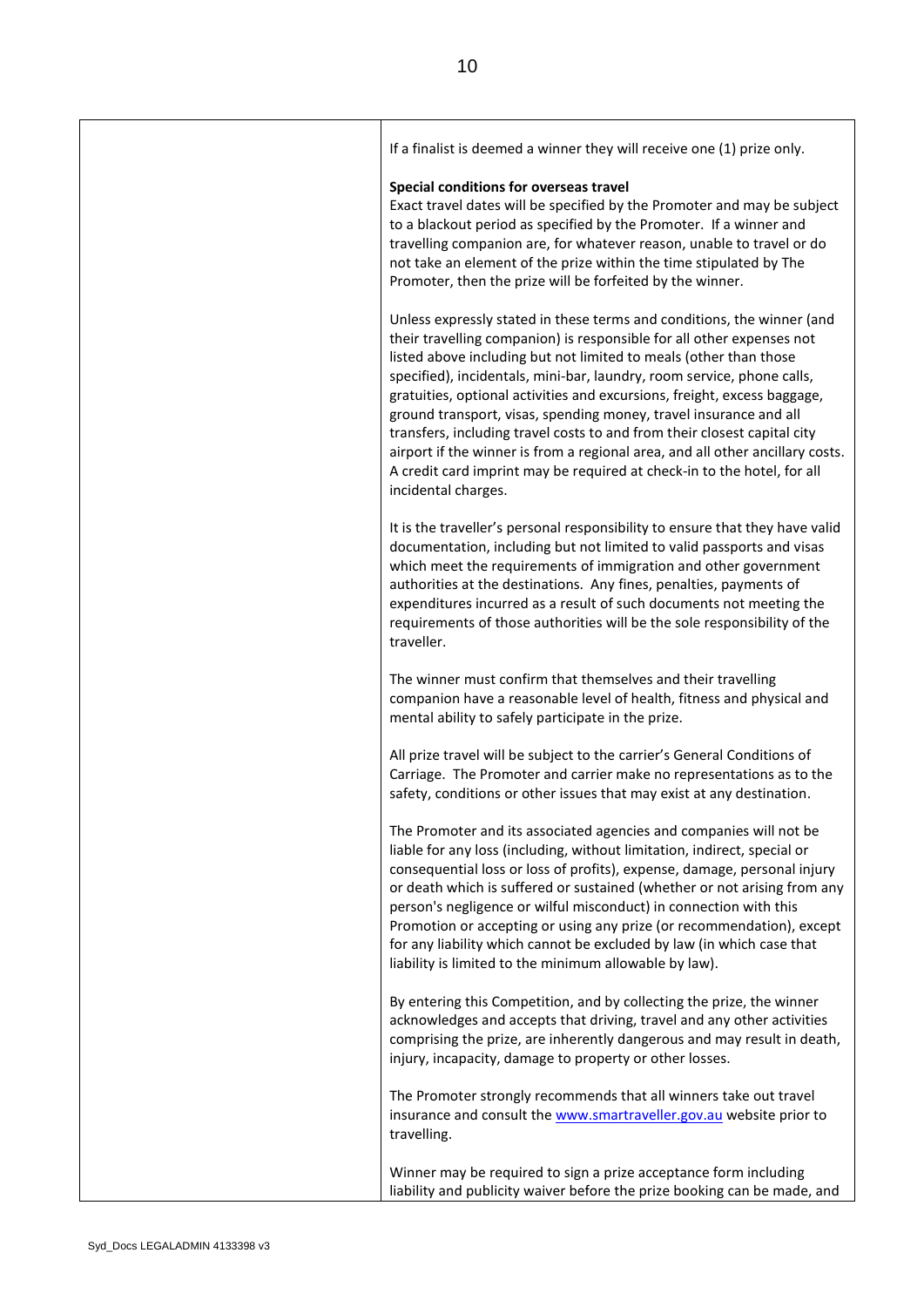| within 72 hours of being notified as the winner to formally accept the<br>prize.                                                                                                                                                                                                                                                                                                                                                                                                                                                                                                            |
|---------------------------------------------------------------------------------------------------------------------------------------------------------------------------------------------------------------------------------------------------------------------------------------------------------------------------------------------------------------------------------------------------------------------------------------------------------------------------------------------------------------------------------------------------------------------------------------------|
| All passengers must travel together on the same flights and stay at the<br>same properties.                                                                                                                                                                                                                                                                                                                                                                                                                                                                                                 |
| No compensation or alternative travel plans will be arranged should the<br>Prize winner and/ or their guest miss their outbound or return flights or<br>fail to meet any check in requirements for any reason. These costs will<br>be the responsibility and expense of the winner and travel guest.                                                                                                                                                                                                                                                                                        |
| Once booking is confirmed no changes are allowed, any changes will be<br>at the cost of the winner.                                                                                                                                                                                                                                                                                                                                                                                                                                                                                         |
| Travel itinerary and travel suppliers (eg. airlines) will be determined by<br>the Promoter in its absolute discretion.                                                                                                                                                                                                                                                                                                                                                                                                                                                                      |
| In the event that the prize or any element of the prize is cancelled,<br>unavailable or postponed for any reason, the winner forfeits the<br>specified element(s) and no cash alternative offer will be granted in lieu<br>of the prize or part of the prize.                                                                                                                                                                                                                                                                                                                               |
| If the issuing country of your passport is not Australia, you must hold a<br>valid Australian permanent residency visa. Please note, if the issuing<br>country is not listed on the US Visa Waiver Program or the entrant is not<br>eligible to obtain the requisite travel documents (i.e. ESTA) within the<br>nominated timeframe, they will be deemed ineligible.                                                                                                                                                                                                                        |
| If travelling to the USA, the winner & their travelling companion must<br>meet ESTA requirements for entry to the USA (see<br>https://esta.cbp.dhs.gov/esta/ for eligibility criteria) or have an existing<br>visa for entry to the USA. If the winner does not hold a passport from a<br>country that participates in the ESTA program or doesn't qualify for the<br>ESTA program for another reason such as past criminal record and does<br>not hold a US visa at time of winner notification, they will be deemed<br>invalid and the prize will be reallocated to the next drawn winner |
| Due to new US immigration and security restrictions, the Promoter's<br>representative will ask the winners: "Have you travelled to Iran, Iraq,<br>Somalia, Sudan, Syria, Libya or Yemen since 1 March 2011?" If the<br>answer is yes for the winner or their travelling companion, the winners<br>will be deemed ineligible and forfeit their claim to the prize.                                                                                                                                                                                                                           |
| General<br>The Promoter's decision is final and no correspondence will be entered<br>into regarding the award of any prize or the pronouncement of a winner<br>or winners (as applicable).                                                                                                                                                                                                                                                                                                                                                                                                  |
| Prizes awarded are subject to availability and are at the complete<br>discretion of the Promoter.                                                                                                                                                                                                                                                                                                                                                                                                                                                                                           |
| Should any elements of the prize be changed, moved, cancelled or not<br>available for any unforeseen reason or for reasons outside of the<br>Promoter's control (including for example COVID-19), the Promoter<br>takes no responsibility and the Prize Winners will not be compensated.                                                                                                                                                                                                                                                                                                    |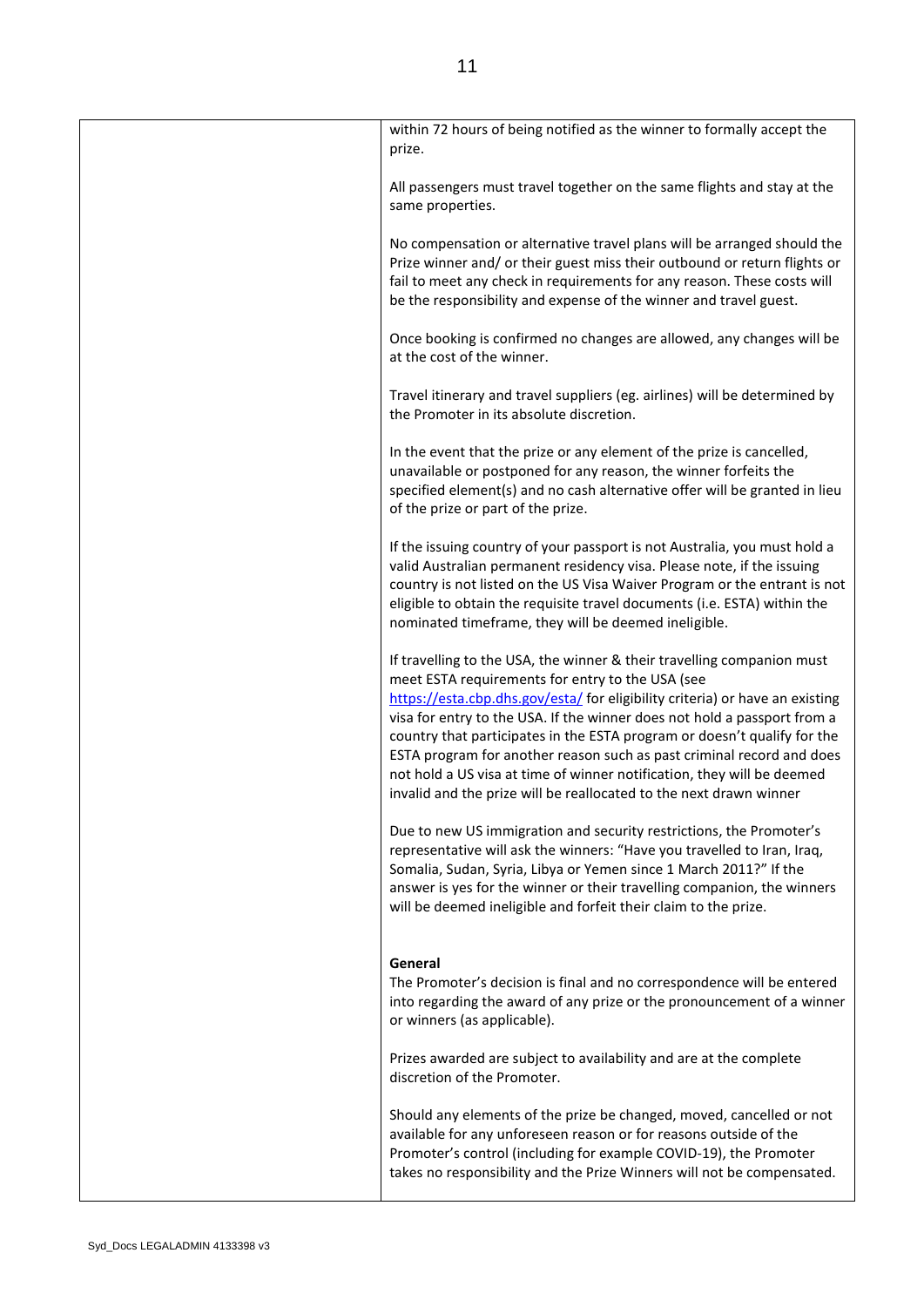| Prior to acceptance of any prize, the Promoter may require the winner<br>to sign documents including a prize acceptance form, consent to<br>broadcast (such as an image or footage release), liability or publicity<br>waiver or indemnity form. Any winner that fails to sign any required<br>documentation as requested by the Promoter may be disqualified from<br>the promotion.                                                                                                                                                       |
|--------------------------------------------------------------------------------------------------------------------------------------------------------------------------------------------------------------------------------------------------------------------------------------------------------------------------------------------------------------------------------------------------------------------------------------------------------------------------------------------------------------------------------------------|
| It may also be a condition of being a prize winner that winners be<br>available for on-air interviews and/or in-studio and/or on location<br>interviews, photos or videos as part of redeeming a prize.                                                                                                                                                                                                                                                                                                                                    |
| Should there be any technical malfunctions for any reason, the<br>Promoter has the option to extend the time period for giveaways<br>and/or change the specified day. The Promoter will then stipulate on air<br>the new end time of the competition. Where applicable, contestants<br>may at the absolute discretion of the Promoter be awarded the prize off<br>air.                                                                                                                                                                     |
| <b>Information collected</b><br>The Entrant acknowledges and agrees that their personal information<br>will be collected for the purpose of administering the competition and<br>arranging for the prize to be provided to the winning Entrants, and<br>otherwise in accordance with the Promoter's privacy statement at<br>http://www.arn.com.au/about-us/privacy-policy/.                                                                                                                                                                |
| <b>Contesting dates</b><br>Contesting dates for prize giveaways is at the absolute discretion of the<br>Promoter. Should for any reason the contesting dates need to change<br>(for example, due to talent being unavailable, technical difficulties with<br>the phones or other equipment, and/or any changes to prize<br>availability) the Promoter will communicate the date change on air,<br>online and/or on social. The Promoter also has the option to extend the<br>existing contesting day should it be required for any reason. |
| Promoter's right to request further information<br>The Promoter, in its sole and absolute discretion, may request for more<br>information with respect to an entry. Contact by the Promoter or the<br>Station does not mean that the entry is deemed the winner.                                                                                                                                                                                                                                                                           |
| Promoter's right to exclude any entrant<br>The Promoter reserves the right to exclude any entrant in its absolute<br>discretion, including should it deem an entrant to be unsuitable for<br>participation in the promotion.                                                                                                                                                                                                                                                                                                               |
| <b>Phone calls</b><br>If an entrant's phone line drops out, or for any reason the entrant's<br>answer is inaudible, or the announcers are unable to hear the entrant<br>on the phone line, the Promoter (in its sole and absolute discretion)<br>may decide to replace the selected entrant by randomly selecting<br>another entrant who has called through to the Station.                                                                                                                                                                |
| Pre-record where the contesting segment cannot run live<br>Should the contesting segment not be able to run live, the Promoter will<br>pre-record a segment with entrants from the list which will run on the<br>pre-recorded show day. Any listener who is chosen to participate in a<br>pre-recorded segment will be made aware at the time of participating.<br>Anyone who takes part in a pre-recorded segment will have their minor                                                                                                   |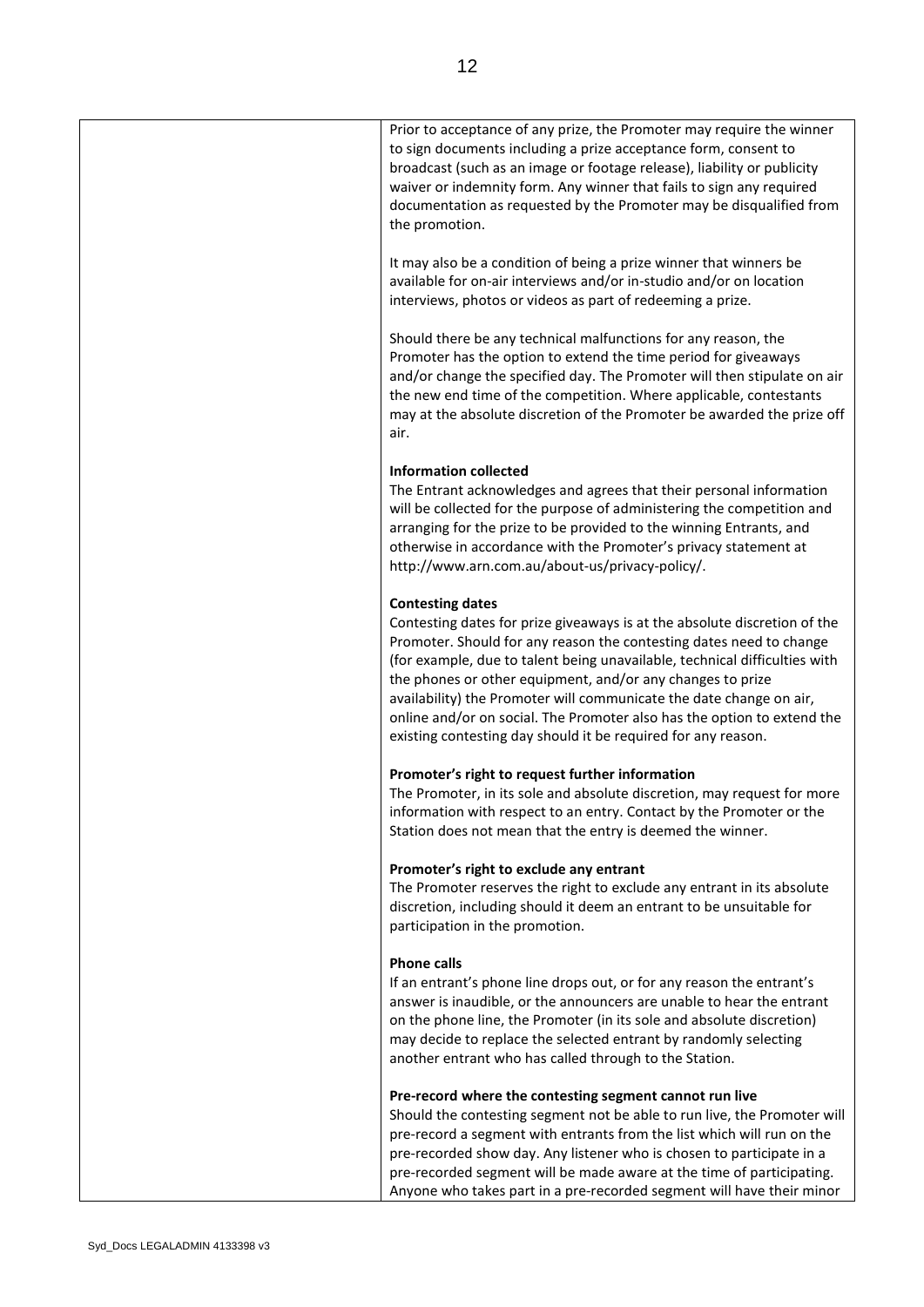| or major prizes awarded in accordance with a 'live' segment win.<br>Any listener who is chosen to participate in a pre-recorded segment<br>must not make any statement, announcement or comment to the<br>public or any media regarding their participation, without the express<br>prior approval of the Promoter.                                                                                                                                                                                                                                                                       |
|-------------------------------------------------------------------------------------------------------------------------------------------------------------------------------------------------------------------------------------------------------------------------------------------------------------------------------------------------------------------------------------------------------------------------------------------------------------------------------------------------------------------------------------------------------------------------------------------|
| Consent to further contact by the Station<br>By entering this Promotion you agree that the Promoter or its related<br>entities can contact you for future promotions, including but not limited<br>to, using your details and broadcasting them on air and/or online.                                                                                                                                                                                                                                                                                                                     |
| The Promoter will only collect and use your details in accordance with<br>its Privacy Policy at http://www.arn.com.au/about-us/privacy-policy/                                                                                                                                                                                                                                                                                                                                                                                                                                            |
| Consent to broadcast participation in contest<br>By entering this competition, Entrants grant to the Promoter a<br>perpetual, non-exclusive, royalty free licence to use their name, image,<br>voice, likeness, biographic information or any other material that<br>identifies them, including any photographic, visual or sound recordings<br>of the same (collectively, Recordings), for the purposes of conducting<br>the competition and for marketing and promotional purposes. This<br>licence includes any social media material published in accordance with<br>the Competition. |
| Indemnity<br>Contestants indemnify the Promoter and its related entities against any<br>claim, action, proceeding, loss or expense arising out of any liability for<br>claims by a third party, or any claims they may have, caused by or in<br>connection with their participation in the Competition or the<br>acceptance of any prize. The Promoter has no ongoing liability to the<br>entrant or their nominated person, for any reason whatsoever.                                                                                                                                   |
| <b>Clues and Hints</b><br>The Promoter reserves the right to provide hints and clues prior to the<br>contesting segment. Clues may be given away, without limitation, via<br>television, websites, social networking sites and/or on the radio, at the<br>absolute discretion of the Promoter. Clues and hints may be also<br>provided to the contestant during the quiz. Clues and hints will be given<br>at the complete discretion of the Promoter who reserves the right to<br>award additional clues or hints but is under no obligation or expectation<br>to do so.                 |
| Special conditions for event tickets<br>If a prize comprises tickets or attendance at any function, screening,<br>event or performance, the Promoter accepts no responsibility or liability<br>in respect of the function, screening, event or performance.                                                                                                                                                                                                                                                                                                                               |
| Should the function, screening, event or performance be cancelled,<br>postponed or otherwise varied, including but not limited to the<br>substitution of any promoted performers, then the Promoter has no<br>responsibility to provide alternate or substitute tickets or to provide any<br>cash equivalent in substitute for the tickets.                                                                                                                                                                                                                                               |
| Any tickets awarded as part of a prize are subject to the event venue<br>and ticket terms and conditions, including any applicable age<br>restrictions, and any conditions placed by the event providers.                                                                                                                                                                                                                                                                                                                                                                                 |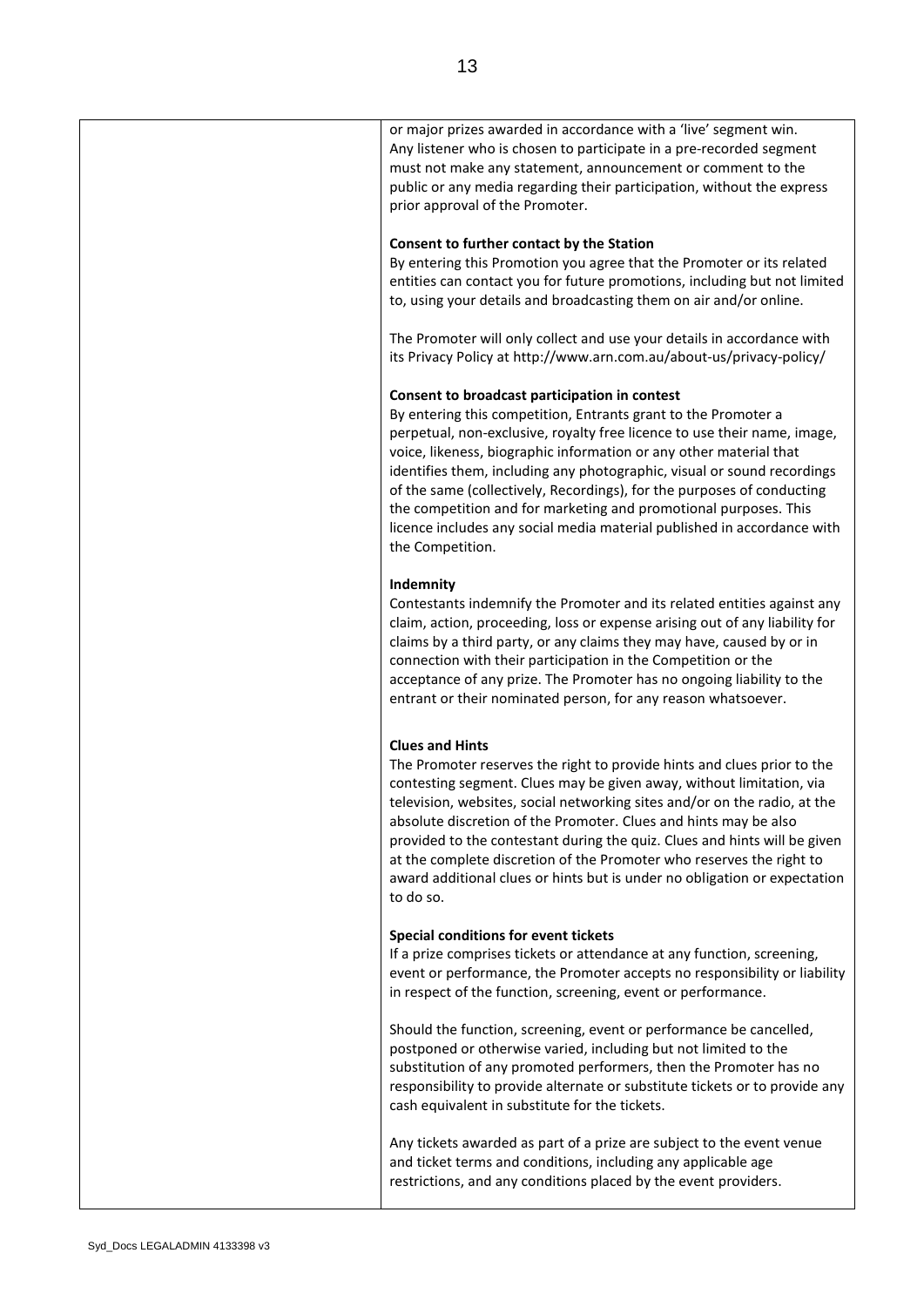| The winner will in all respects be bound by and comply with the terms<br>and conditions applicable to such function, screening, event or<br>performance including but not limited to the requirements for<br>responsible service of alcohol and the right of the Promoter, the<br>organiser of such a function, screening, event or performance, or their<br>respective contractors or representatives the right to refuse the winner<br>and/or any guests of the winner entry or service. |
|--------------------------------------------------------------------------------------------------------------------------------------------------------------------------------------------------------------------------------------------------------------------------------------------------------------------------------------------------------------------------------------------------------------------------------------------------------------------------------------------|
| If the prize includes attending an event where alcohol is served, then a<br>winner and any accompanying guests must be 18 years of age or over<br>and must carry with them at                                                                                                                                                                                                                                                                                                              |
| The Promoter and event organisers hereby expressly reserve the right<br>to eject any winner and any companion for any inappropriate<br>behaviour, including but not limited to intoxication, whilst participating<br>in any element of the prize.                                                                                                                                                                                                                                          |

**The Australian Radio Network General Terms and Conditions as published on the Station Website and available from the Stations reception on request subject to such variations may be provided for in this Schedule.**

# **AUSTRALIAN RADIO NETWORK**

# **General Terms and Conditions for Promotions & Competitions**

The following document covers all promotions and competitions run by this radio station both On-Air & Online. There are sometimes additional Terms and Conditions applicable to certain competitions, these competition specific Terms can be found in the link under the relevant competition section contained on this site.

## 1. **THIS DOCUMENT:**

- 1.1 The following General Terms & Conditions apply to all competitions, giveaways and promotions ("**Promotion/s**") run by this ("**Radio Station**").
- 1.2 In the event that a Competition Terms and Condition Schedule ("**Schedule**") has been published in respect of a Promotion then these General Terms and Conditions are subject to all terms and variations as are specified in the Schedule for the purposes of that Promotion.
- 1.3 The "**Promoter**" is the operating entity of the Radio Station unless otherwise specified in a Schedule for the Promotion.
- 1.4 These General Terms and Conditions and the terms and conditions of any applicable Schedule are collectively referred to as the "**Terms and Conditions**".

## 2. **CONDITIONS OF ENTRY:**

2.1 By submitting an entry to a Promotion, the entrant acknowledges and agrees to be bound by the Terms and Conditions.

#### 3. **WHO MAY ENTER PROMOTIONS:**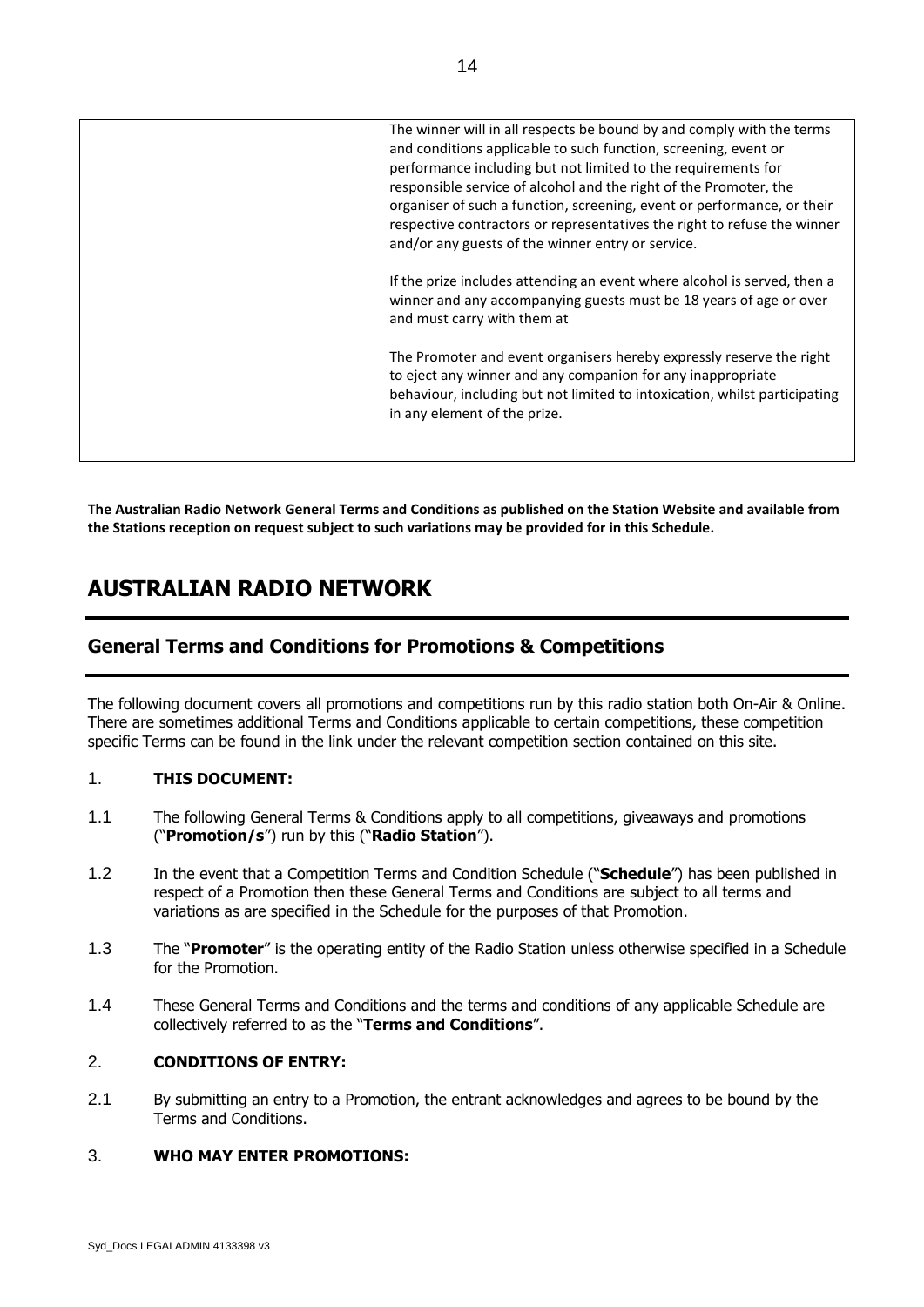- 3.1 Promotions are open to permanent residents in the State or Territory in which details of the Promotion are broadcast by the Radio Station unless otherwise specified in the Terms and Conditions.
- 3.2 Some Promotions will only be open to persons who are 18 years of age or older at the time of lodging their entry.
- 3.3 The Promoter may specify health, fitness or other requirements for entry if a Promotion requires any form of participation on the part of the entrant or other persons. Such requirements will be determined by the Promoter at its discretion with regard to the health and safety of all participants.
- 3.4 The Promoter may at its discretion withdraw or exclude any person from the Promotion or participation in any prize based on that person's health or medical history.
- 3.5 Unless otherwise stated in a Schedule for a Promotion, each entrant may only enter a Promotion once.
- 3.6 Entries can only be made in an individual's own name and in their own capacity and no entry can be made for or on behalf of any other person, venture or organisation.
- 3.7 Promotions are not open to:
	- (a) employees of, or contractors to, the Promoter or any of its agencies involved with the Promotion;
	- (b) the spouse, de facto spouse, parent, natural or adopted child, or sibling (whether natural or adopted by a parent) of such employees and contractors (whether or not they live in the same household);
	- (c) any person who is discovered to have used or attempted to use any more than one name in order to qualify to win any Promotion run by the Promoter except in the case of a legal change of name;
	- (d) any person where that person or anyone from the same family or household has won a prize or prizes from the Promoter on the radio station or on any station owned or controlled by the Australian Radio Network valued either individually or collectively at more than **\$500 in the 30 days** prior to the commencement of the Promotion, or **\$20,000 in the 6 months** prior to the commencement of the Promotion.
- 3.8 Entrants must not have any prior criminal convictions, AVOs or Police records and the Promoter reserves the right to terminate their involvement with the Entrant if this sub-clause is found to be in breach at any time throughout the contesting period.
- 3.9 All contestants acknowledge and agree that the Promoter can rely on the Terms and Conditions and in particular, this Clause 3 even if the Promoter only learns of a person's ineligibility after the Promoter has or appears to have awarded the prize to the ineligible person. In those circumstances, the Promoter can require return of the prize or payment of its value to the Promoter.

## 4. **ENTRY REQUIREMENTS:**

- 4.1 All entries must be lodged in accordance with the requirements of the Terms and Conditions for the specific Promotion.
- 4.2 The Promoter is entitled at its sole discretion to reject or disqualify any entry which it determines to be incomplete or ineligible or which in the sole opinion of the Promoter contains unlawful, defamatory, offensive or other material which if published or broadcast would place the business interests of the Promoter at risk or adversely effect the goodwill, name or reputation of the Promoter.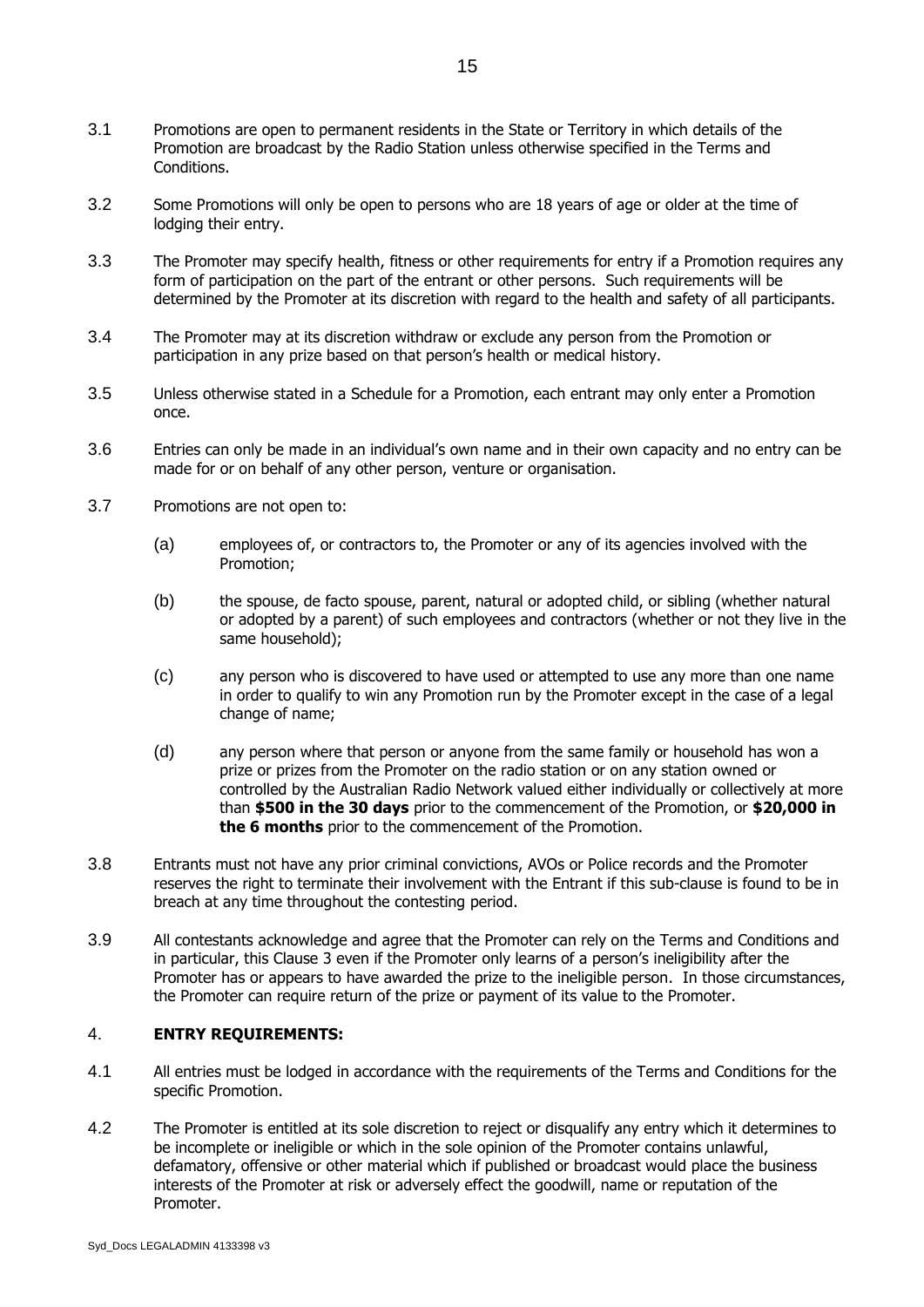- 4.3 All entries in any form, whether written or delivered by email, telephone, SMS or otherwise are deemed received only upon actual receipt of a complete and eligible entry by the Promoter. In the case of online entries by way of website or other communication application, an entry will not be deemed received unless and until a complete and legible entry is received onto the Promoter database. The Promoter shall have no responsibility for the failure of any means of communication whether within the Promoter's control or otherwise.
- 4.4 Where entries are made by SMS, the maximum cost of each SMS is 55 cents (including GST). Participation will only be open to entries submitted from the Participant's own telephone and where such telephone allows caller ID, is SMS compatible and is connected via a service provider which allows the receipt of text and premier messaging.

## 5. **PRIZES:**

- 5.1 All prizes will be awarded either:
	- (a) where a Schedule applies in respect of the Promotion, as provided for in that Schedule; or
	- (b) in other cases as is published by the Promoter in respect of the Promotion.
- 5.2 All prizes must be collected within 3 months of the date of notification of winners as provided for below. Subject to the regulatory requirements of the individual States or Territories, prizes not collected within 3 months will be forfeited and will be redistributed into the prize pool of the associated station and used for alternative contest giveaways. See clause 16 regarding Prize Claim and Delivery.
- 5.3 All prize items are valued based on recommended retail pricing inclusive of GST and the Promoter takes no responsibility for any variation in item values.
- 5.4 Any taxes which may be payable as a consequence of a winner receiving the prize are the sole responsibility of that winner.
- 5.5 Prizes are non-transferable and may not be redeemed for cash.
- 5.6 All "cash" prizes will be paid to by bank transfer to the winner's nominated bank account. Payments will only be made to the account owned by the winner. Winner's must provide the correct details for their nominated bank account and they will not be compensated if incorrect details are provided resulting in cash prizes being paid to the wrong account. Alternatively, winners can request a cheque be drawn, payable to the winner only.
- 5.7 If the specified prize becomes unavailable due to general unforeseen circumstances, the Promoter may substitute a prize of like or equal value, subject to state regulations.
- 5.8 If the specified prize becomes unavailable due to acts of terrorism or acts of god (IE earthquake or other natural disaster). The Promoter and its associated promotional partners will not be liable for replacement of any prize.
- 5.9 If a prize comprises tickets or attendance at any function or event, the Promoter accepts no responsibility or liability in respect of the function or event. Should the function or event be cancelled, postponed or otherwise varied, including but not limited to by the substitution of the promoted performers, then the Promoter has no responsibility to provide alternate or substitute tickets or to provide any cash equivalent in substitute for the tickets. The winner will in all respects be bound by and comply with the terms and conditions applicable to such event or performance including but not limited to the requirements for responsible service of alcohol and the right of the Promoter, the organiser of such a function or event or their respective contractors or representatives the right to refuse the winner and/or any guests of the winner entry or service.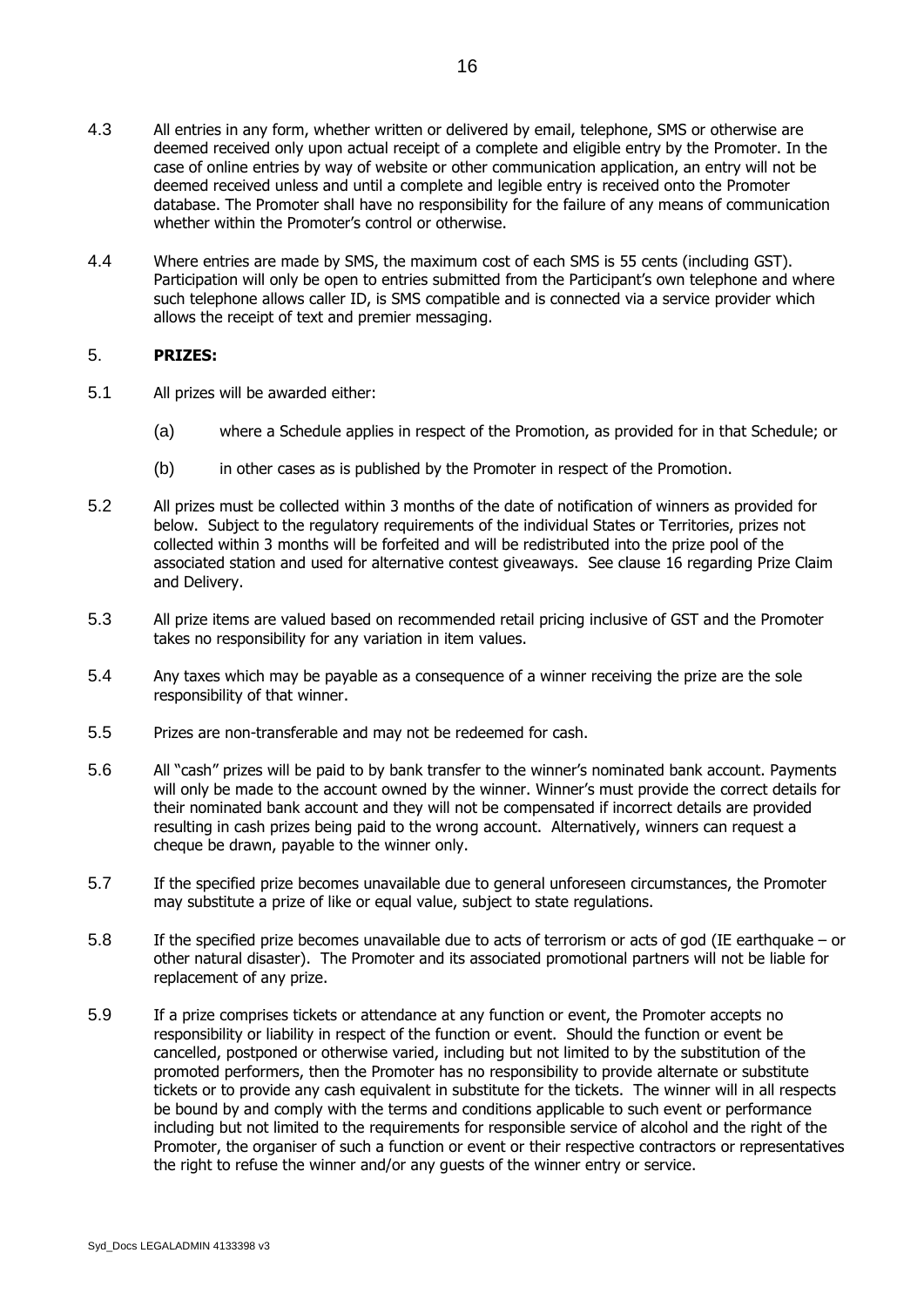- 5.10 Where a prize includes backstage or other opportunities to meet performers or celebrities, all such opportunities are at the discretion of the relevant artist or celebrity and their management and the Promoter will not be responsible or liable in the event that such meet and greet opportunities do not take place and no replacement tickets, cash substitute or other compensation will be payable in any form by the Promoter in these circumstances.
- 5.11 If a prize includes attending an event where alcohol is served, then a winner and any accompanying guests must be 18 years of age or over and must carry with them at all times during such event valid photographic identification and must provide such proof of age for inspection on request.
- 5.12 If a prize comprises vouchers, then all vouchers will be subject to the terms and conditions of the provider of the vouchers and the expiry date specified by the provider of the voucher.
- 5.13 Unless otherwise specified, the class of travel for a travel prize incorporating an airfare is economy class.
- 5.14 Any prize comprising accommodation will be for accommodation costs only and does not include additional charges (such as mini bar, in-room entertainment, dry cleaning, room service or other additional charges) unless additional room service or other related charges are expressly stated to be included in the Schedule for the Promotion.
- 5.15 All prizes awarded are for the benefit of the entrant only unless otherwise specified in a Schedule for the Promotion and are non-transferable. Prizes must be used within the applicable time frames and dates specified for the purposes of the Promotion and may be subject to availability and school holiday or peak season exclusions.
- 5.16 Where a prizes includes travel, it is the responsibility of the winner to take out appropriate travel and related insurance at their own cost.
- 5.17 If a prize includes overseas travel then unless otherwise specified in a Schedule for the Promotion, the prize will exclude applicable Government taxes and charges. It is the responsibility of the entrant to ensure they and any accompanying persons hold valid passports and comply with all legal and regulatory requirements for the travel component of any prize. All travel is at the entrant's own risk and the Promoter accepts no liability or responsibility whatsoever in respect of loss or injury caused during such travel. Failure for any reason to utilise a prize comprising travel within the specified dates will result in the forfeiture of the prize.
- 5.18 The Promoter may at its absolute discretion withdraw or exclude any person from the Promotion or participation in any prize if that person at any time behaves in a manner which in the opinion of the Promoter or the staff contractors or representatives of the operator of any event comprising a prize in a Promotion is inappropriate or offensive or is or could be considered antisocial, dangerous or threatening or which may cause injury to themselves or any other person.
- 5.19 The decision of the Promoter will be final in determining the winner of each Promotion. This will include but not be limited to adjudicating on whether answers to quizzes are correct or otherwise and in the event of a tie or draw in a Promotion determining at its discretion which entrant shall be declared the winner.
- 5.20 If the Promoter becomes aware at any time, including after a winner has been announced, that an entrant has not complied with these Terms and Conditions or other terms and conditions of the Promotion, the entrant will have no entitlement to any prize and, as required by the Promoter, must return or repay the full value of any prize received.

#### 6. **PARTICIPATION IN ACTIVITIES AND PRIZES AND INDEMNITY:**

<span id="page-16-0"></span>6.1 Any entrant or winner participating in any activity for the purposes of the Promotion or in respect of any prize agrees to fully release and indemnify to the maximum extent permissible by law, the Promoter and Australian Radio Network and their respective contractors, employees, directors and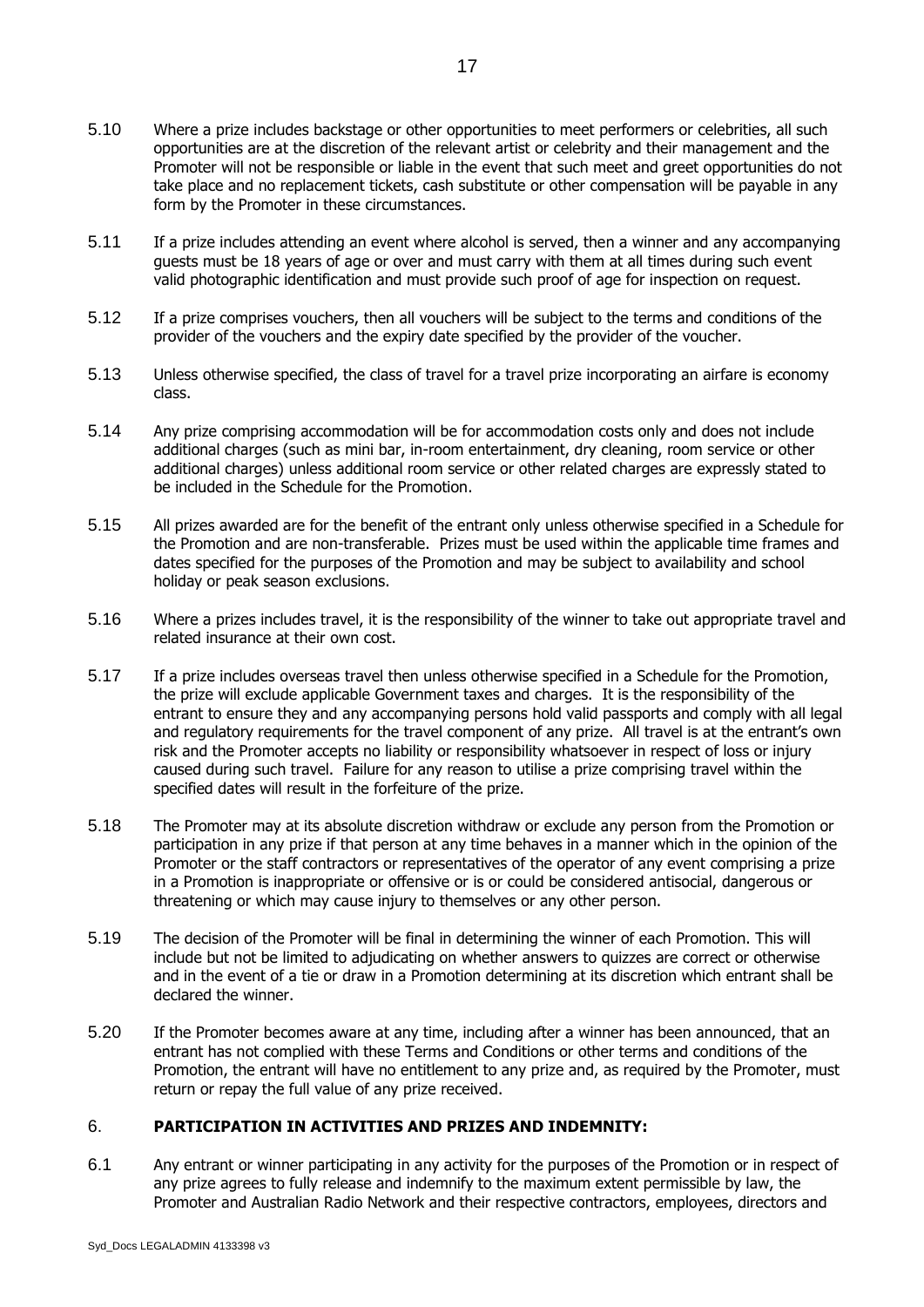officers in respect of any claim for accident, injury, property damage, financial lossor loss of life in connection with the entrant or winner's participation in the Promotion or prize.

- 6.2 The indemnity granted by each entrant and winner to the Promoter and Australian Radio Network and their respective contractors, employees, directors and officers pursuant to Clause 6.1 includes in respect of any cost, loss, expense, damage or liability whether direct or indirect or consequential, (present or future), and any fine or penalty incurred by the entrant or winner.
- 6.3 In respect of any prize comprising travel or any other activity, the winner expressly acknowledges that undertaking such travel or activity is at the winners own risk and sole discretion and that the winner will make their own assessment of the risks and of their own suitability to participate in or to undertake such activity or travel.
- 6.4 Each entrant and winner may at the discretion of the Promoter be required to execute a Deed of Indemnity & Release prior to their participation in a Promotion or prize in a form determined by the Promoter. The Promoter may deem an entrant ineligible to participate in a Promotion or ineligible to win a prize if they fail to provide such release or indemnity on request.
- 6.5 Unless otherwise specified in the applicable competition Schedule, winners may substitute a proxy to take part on their behalf – full details of proxy will need to be provided to the promoter prior to activity commencement. Such proxy to provide a release and indemnity in accordance with clause [6.1](#page-16-0) and otherwise to be bound by the Terms and Conditions of the Promotion.
- 6.6 Where an entrant or winner is under the age of 18, their parent or guardian will be required to sign the necessary indemnity and consent forms in order for the entrant to participate in the Promotion or prize.

#### 7. **PRIZE COLLECTION:**

- 7.1 Prizes must be claimed in person unless the winner is advised otherwise by the Promoter. The winner will be required to provide photographic identification for the purposes of collecting the prize. The collection of prizes is the sole responsibility of the winner.
- 7.2 For cash prizes, photographic identification must be provided in person at least 5 business days in advance of the intended pick up date to enable cheques to be drawn. Photographic identification will also be required when collecting the prize.
- 7.3 Lost cheques will only be reissued within 6 months of their original issue date and only once.
- 7.4 A copy of the Terms and Conditions and/or a signed receipt and acknowledgement must be signed and endorsed by any winner to indicate his/her understanding and acceptance of these terms.
- 7.5 Prizes will only be awarded following winner validation and verification. The determination of the Promoter or such judges as are nominated by the Promoter are final and no correspondence will be entered into.
- 7.6 If a prize is mailed to an entrant by the Promoter the Promoter shall not be responsible for any replacement or compensation if the prize is lost or is delayed so that for example tickets arrive after their scheduled event. It is at the sole discretion of the Promoter whether or not to mail any prize.

#### 8. **PUBLICITY:**

- 8.1 Each entrant consents to the content of their entry and any telephone entries or other call with the Promoter being recorded, broadcast and published online by the Promoter without payment.
- 8.2 If an entrant submits a photograph as part of a Promotion the entrant consents and hereby grants to the Promoter all rights necessary for the Promoter to edit and publish on its website the photograph at the Promoter's discretion and for other publicity purposes associated with the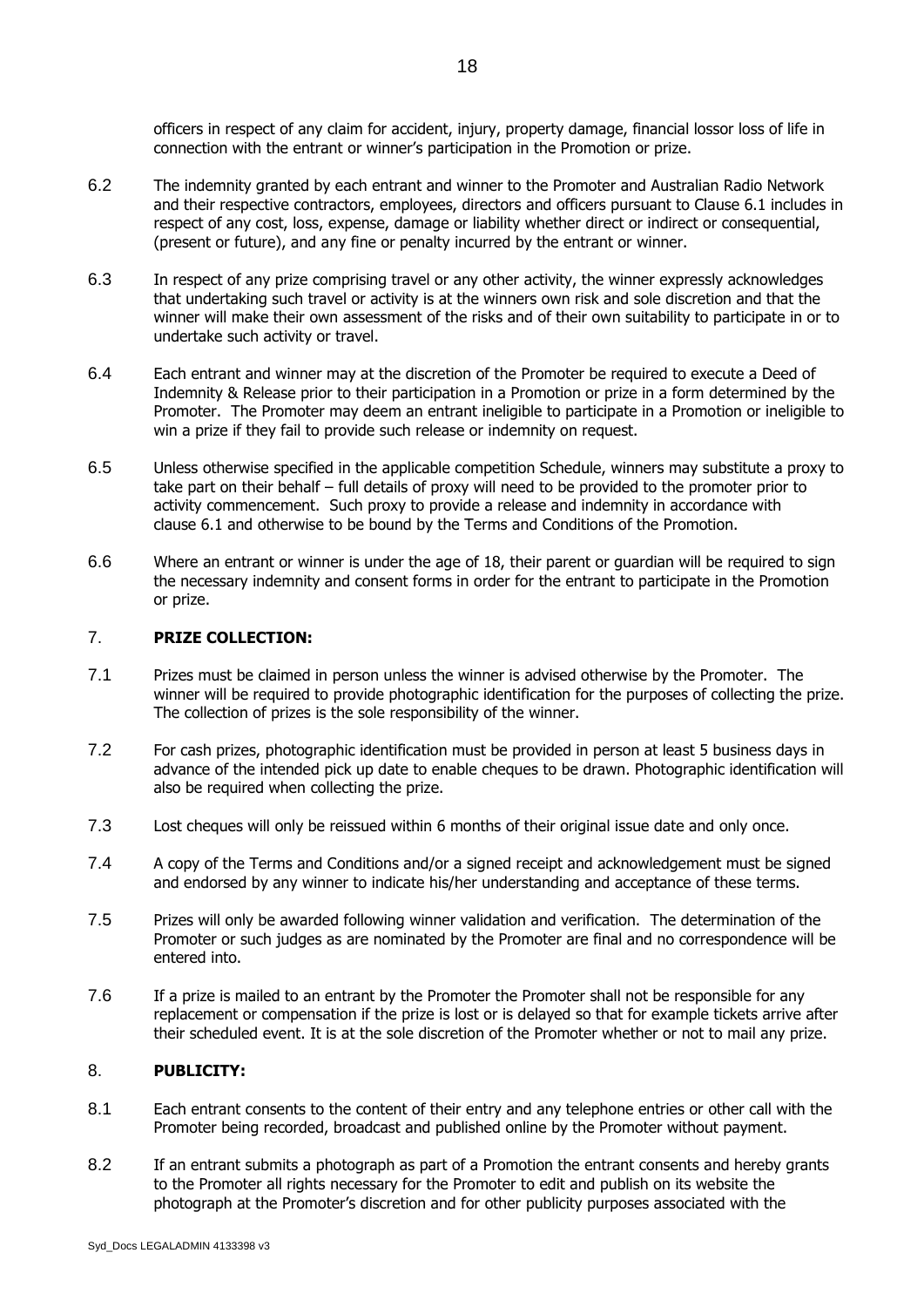promotion of the Radio Station. The entrant warrants to the Promoter that all parties shown in the photograph have provided their consent for the purposes of the Promotion and that the photograph is in fact a photograph of the entrant where this is a requirement of the Promotion.

8.3 Acceptance of a prize constitutes permission for the Promoter to use winner's name, suburb of residence, recording of winner's voice, photos and likeness and filming for advertising and promotional purposes by the Promoter for broadcast by radio and for use on line without compensation, unless otherwise prohibited by law. The winners name will NOT be used or listed in any other form of media without the explicit and written permission of the winner.

## 9. **EXCLUSION OF LIABILITY:**

- 9.1 The Promoter takes no responsibility for the loss of prizes due to incorrect or imprecise delivery details provided by an entrant.
- 9.2 The Promoter makes no representations or warranties as to the quality, suitability or merchantability of any goods or services offered as prizes.
- 9.3 To the extent permitted by law, the Promoter is not liable for any loss suffered or sustained to personal property and including, but not limited to consequential (including economic) loss by reason of any act or omission, deliberate or negligent, by the Promoter, or its servants or agents, in connection with the arrangement for supply, or the supply, of any goods or services by any person to the prize winner(s) and, where applicable, to any persons accompanying the winners.
- 9.4 A winner (or his or her guests, parent or guardian as appropriate) may be required to sign and return any liability release provided by the Promoter and/or its contractors as a condition of the prize being awarded. Failure to return the signed releases and indemnities will result in the entitlement to the prize being forfeited and the selection of another winner.

#### 10. **OWNERSHIP OF ENTRIES:**

10.1 All entries (whether in written, audio or visual form, or a combination of those) become and remain the property of the Promoter (subject to the limits contained in the Privacy Statement).

#### 11. **DISQUALIFICATION:**

- 11.1 The Promoter is not responsible for lost, interrupted communications or unavailable network server or other connections, failed telephone, mid-delivery or computer transmissions or other errors of any kind, whether human, mechanical or electronic. For the avoidance of doubt, the Promoter is not responsible for technical delays associated with the IP delivery or the carriage service. Entrants in promotions that involve a cue to call may experience varying delays depending on their mode of reception.
- 11.2 The Promoter assumes no responsibility for any error, defect, delay, theft or unauthorised access to or alternation of entries. Subject to any written directions given under the applicable law, if for any reason, the Promotion is not capable of operating as planned, including infection by computer viruses, tampering, unauthorised intervention, fraud or any other causes beyond the control of the Promoter which corrupts or affects the administration, security, fairness, or proper conduct of the Promotion, then the Promoter reserves the right, at its sole discretion, to cancel, terminate, modify or suspend the Promotion.
- 11.3 The Promoter reserves the right, in its sole discretion, to disqualify any individual for:
	- (a) tampering with the entry process, including exceeding any limitation on the numbers of entries, or any other process as determined by the Promoter that in any way affects the fairness of the promotion;